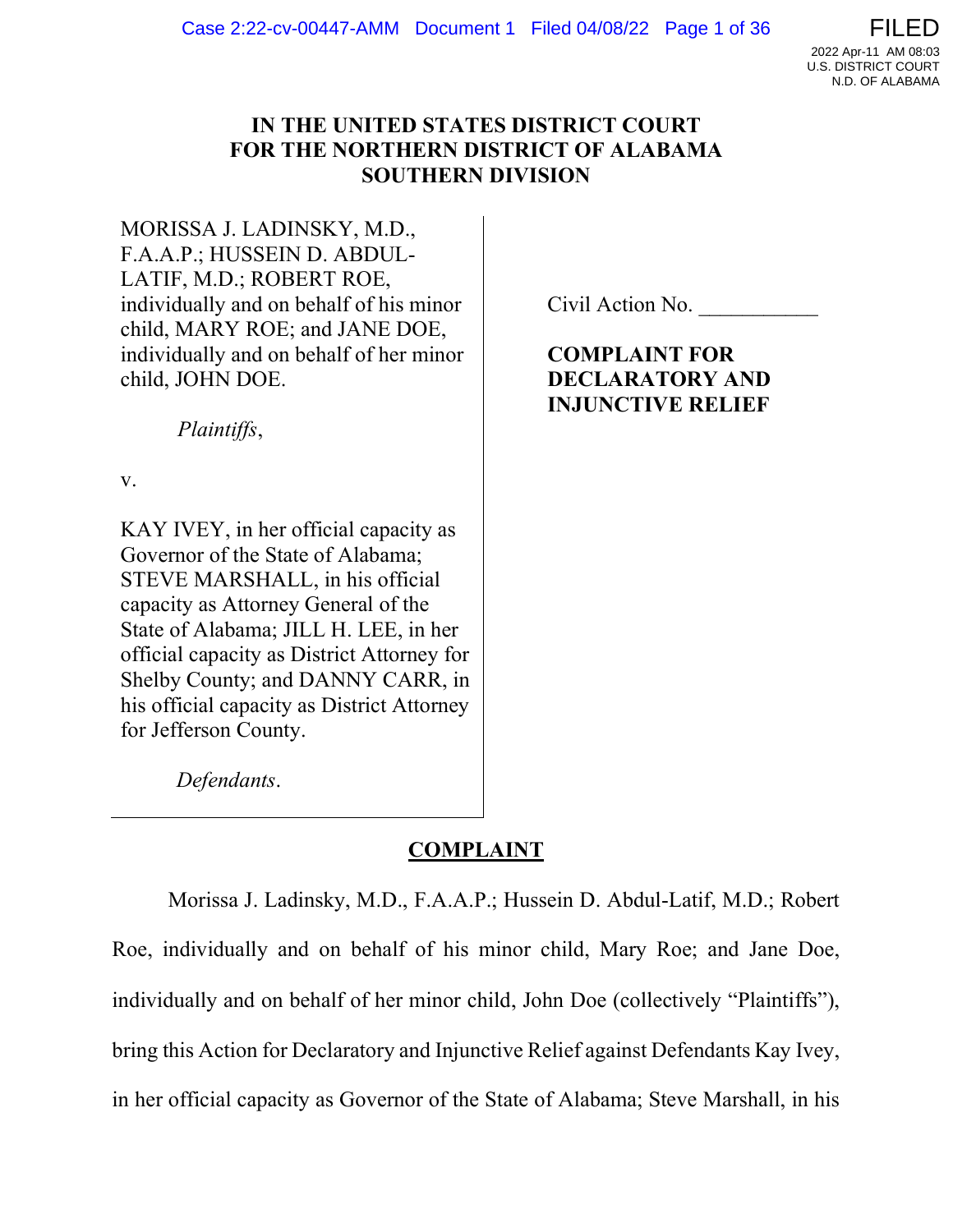official capacity as Attorney General of the State of Alabama; Jill H. Lee, in her official capacity as District Attorney for Shelby County, Alabama; and Danny Carr, in his official capacity as District Attorney for Jefferson County, Alabama (collectively, "Defendants"), respectfully stating as follows:

## PRELIMINARY STATEMENT

1. This Action is a federal constitutional challenge to the State of Alabama's Vulnerable Child Compassion and Protection Act (the "Act"), passed by the Alabama Legislature on April 7, 2022, and signed into law by Governor Kay Ivey on April 8, 2022.

2. The Act targets transgender minors, parents of transgender minors, and physicians who provide medical care to transgender minors. It unlawfully denies necessary and appropriate medical treatment to transgender minors and imposes criminal penalties on parents and health care providers who obtain or provide such care.

3. The Act prohibits all persons in Alabama, including trained professionals, from engaging in, prescribing, performing, or otherwise providing medical treatments recognized as the standard of care for the treatment of gender dysphoria in minors and that are safe, effective, and medically necessary. If this restriction is enforced, medical professionals who administer these medically necessary treatments will face criminal prosecution.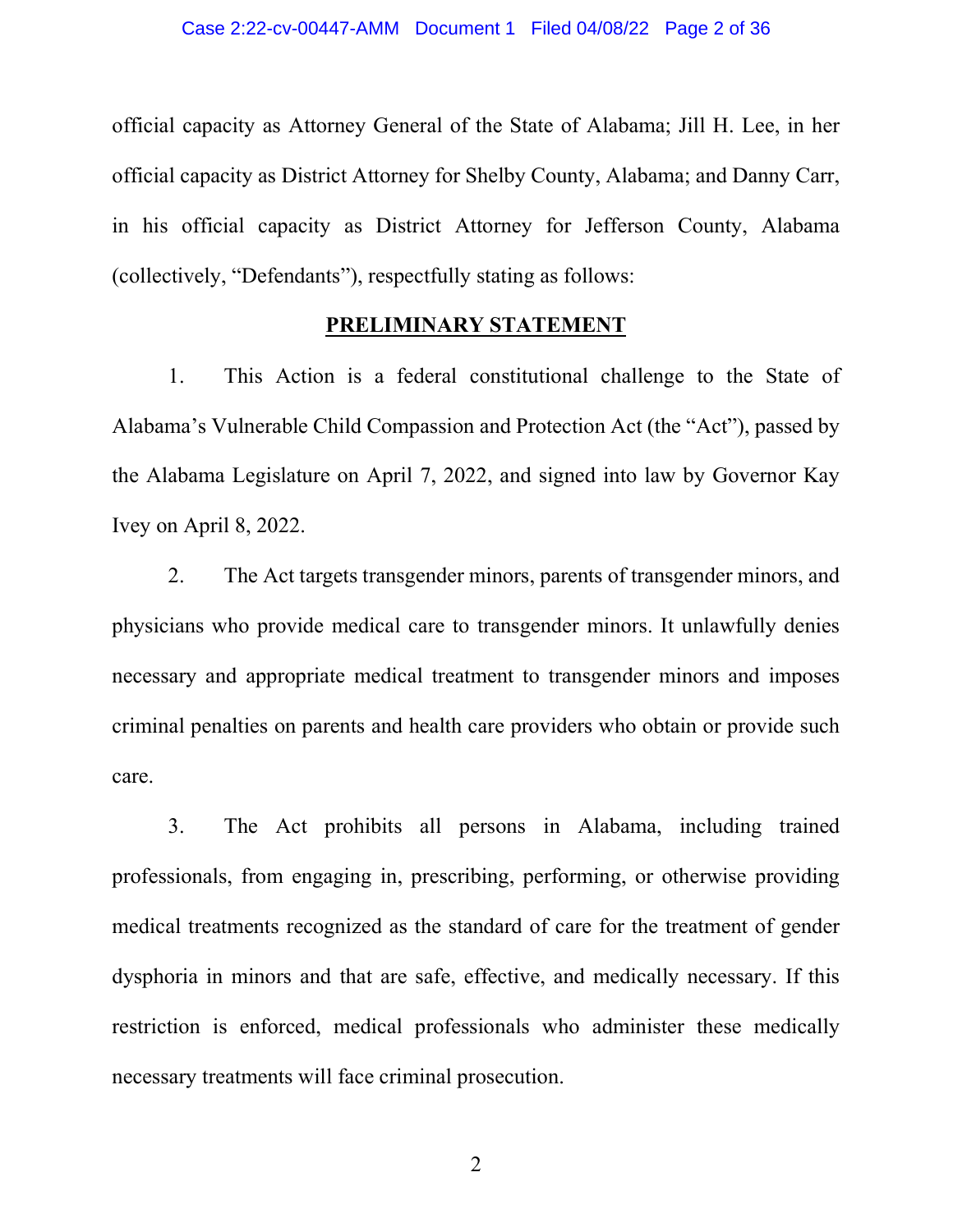#### Case 2:22-cv-00447-AMM Document 1 Filed 04/08/22 Page 3 of 36

4. The Act also prohibits parents of transgender minors from consenting to their children receiving this medically necessary care. If this restriction is enforced, parents will not only be unable to obtain that treatment for their children but will also be subject to criminal prosecution. Medical professionals, parents of transgender minors, and the transgender minors themselves all will suffer irreparable harm as a result.

5. The Act's prohibitions on the provision of safe, effective, and medically necessary care for transgender minors lack a rational foundation and serve no legitimate purpose.

6. As detailed below, the Act violates Section 1557 of the Affordable Care Act, as well as constitutional guarantees of equal protection and due process, impermissibly intruding into parents' fundamental right to obtain safe, effective, and medically necessary care for their children.

7. Plaintiffs seek declaratory and injunctive relief to enjoin the enforcement of the Act. Without the injunctive relief sought, the Act will bar the healthcare provider Plaintiffs from being able to administer essential care to their patients, who include transgender minors living in Alabama; will prevent the parent Plaintiffs from obtaining such care for the minor Plaintiffs; and will cause the minor Plaintiffs to be denied essential treatment, causing them irreparable physical and psychological harm.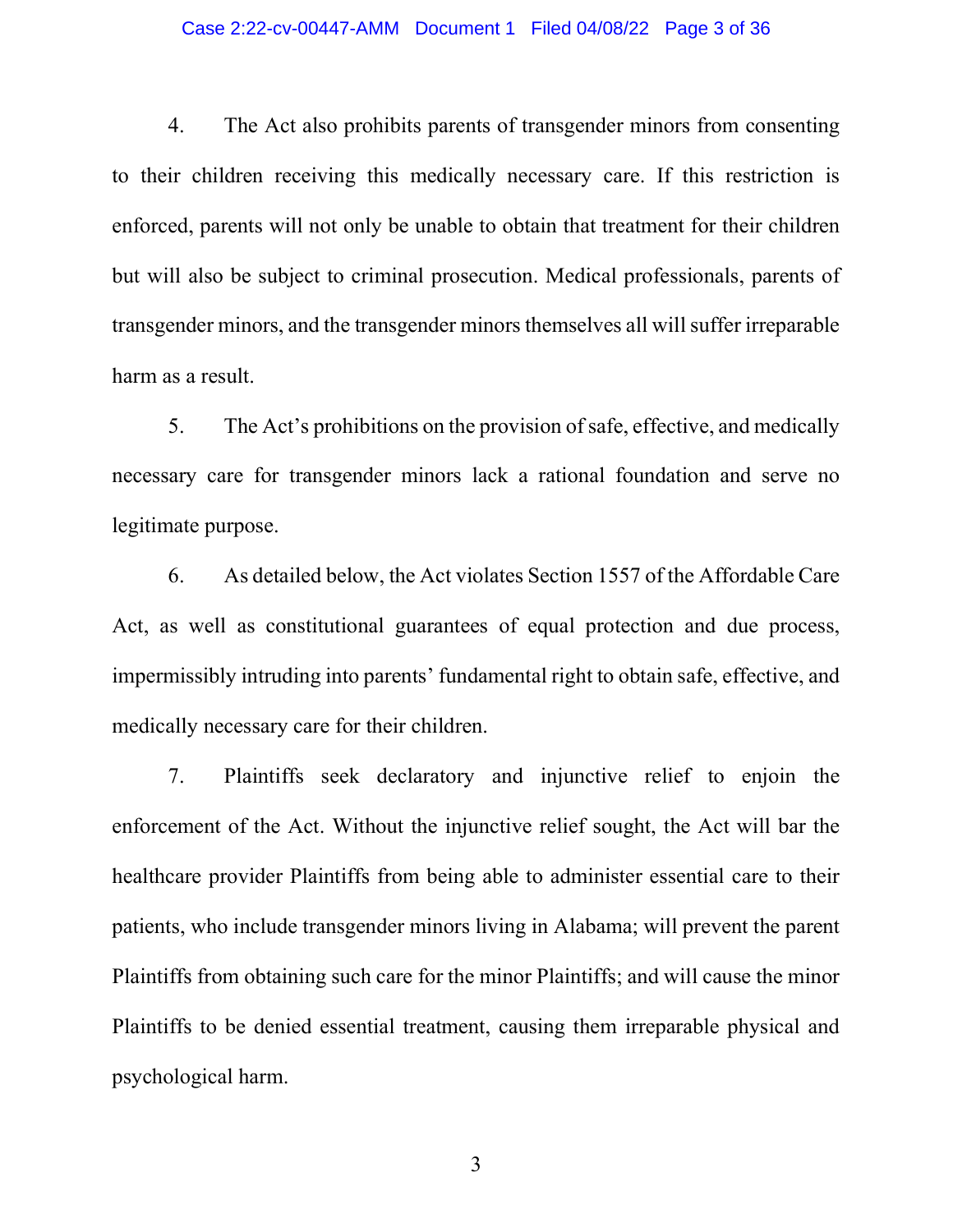## **PARTIES**

## I. Transgender Plaintiffs and Their Parents

8. Plaintiff Robert Roe is and has at all relevant times been a resident of Jefferson County, Alabama. He is the father of Plaintiff, Mary Roe, a 13-year-old transgender girl, for whom he also appears in this case as her next friend. Because of concerns about his and his child's privacy and safety, Robert Roe and Mary Roe seek to proceed in this case under a pseudonym. See Motion to Proceed Pseudonymously, concurrently filed herewith.

9. Plaintiff Jane Doe is and has at all relevant times been a resident of Shelby County, Alabama. She is the mother of Plaintiff, John Doe, a 17-year-old transgender boy for whom she also appears in this case as his next friend. Because of concerns about her and her child's privacy and safety, Jane Doe and John Doe seek to proceed in this case under a pseudonym. See Motion to Proceed Pseudonymously, concurrently filed herewith.

10. Plaintiffs Jane Doe and Robert Roe (collectively, the "Parent Plaintiffs") are the parents and legal guardians of Plaintiffs John Doe and Mary Roe (collectively, the "Transgender Plaintiffs"), respectively. They bring this action for themselves and as next friends of the Transgender Plaintiffs.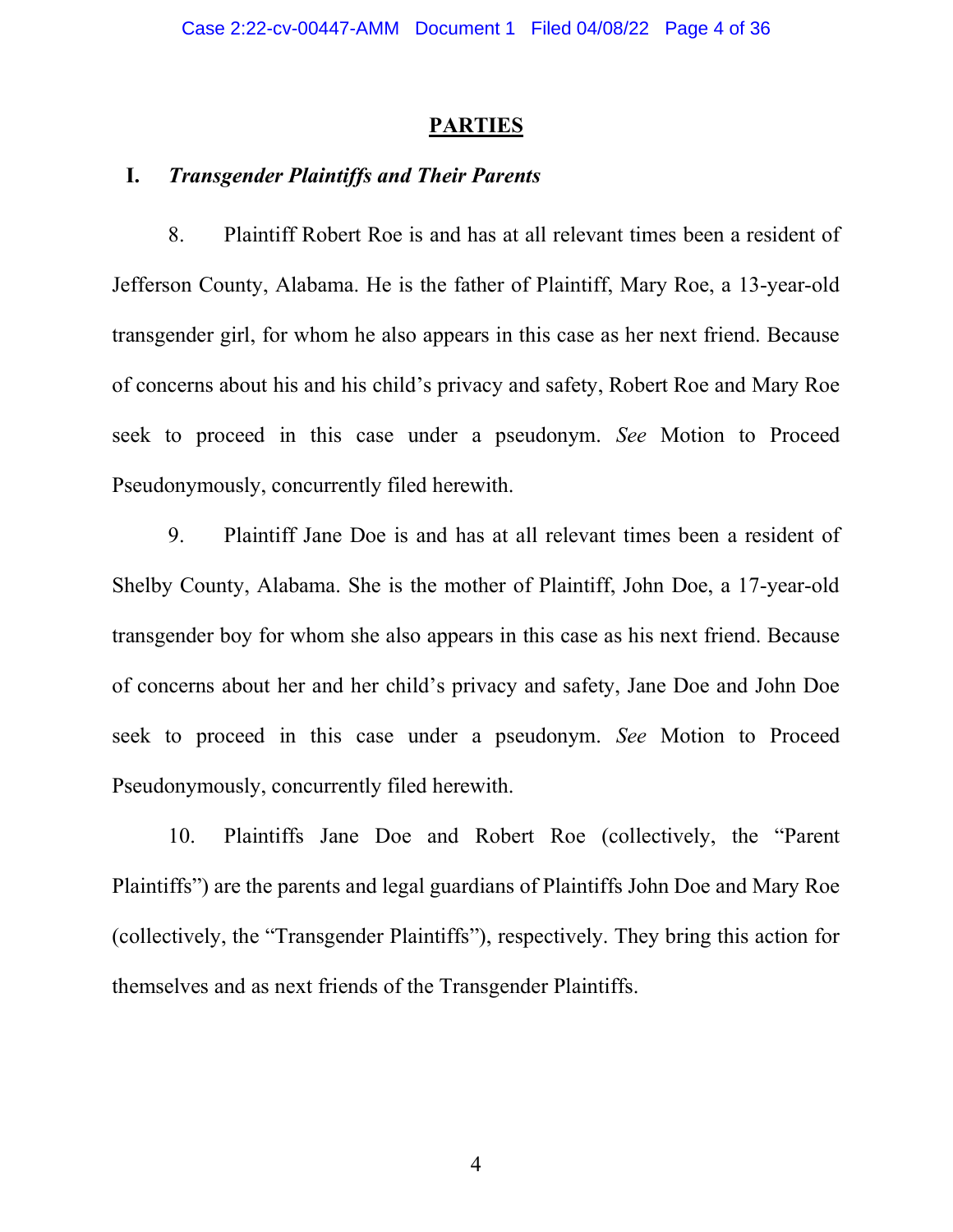### II. Healthcare Provider Plaintiffs

11. Plaintiff Morissa J. Ladinsky, M.D., F.A.A.P., is a pediatrician with over 30 years of experience. Dr. Ladinsky works at the Children's Hospital of Alabama and is an active member of the medical staff at the University of Alabama at Birmingham ("UAB") Hospital, which are both located in Jefferson County, Alabama. She is also an associate professor of pediatrics at UAB School of Medicine in Birmingham, Alabama. Her patients include transgender minors living in Alabama. Dr. Ladinsky resides and works in Jefferson County, Alabama.

12. Plaintiff Hussein D. Abdul-Latif, M.D. is a pediatric endocrinologist with approximately 25 years of experience. Dr. Abdul-Latif works at the Children's Hospital of Alabama and is an active member of the medical staff at UAB Hospital, which are both located in Jefferson County, Alabama. He is also a professor of pediatrics at the UAB School of Medicine in Birmingham, Alabama. His patients include transgender minors living in Alabama. Dr. Abdul-Latif resides and works in Jefferson County, Alabama.

## III. Defendants

13. Defendant Kay Ivey is the Governor of the State of Alabama. Governor Ivey is sued in her official capacity as Governor of Alabama.

14. Defendant Steve Marshall is the Attorney General of the State of Alabama. He is the chief law enforcement officer of the State with the power to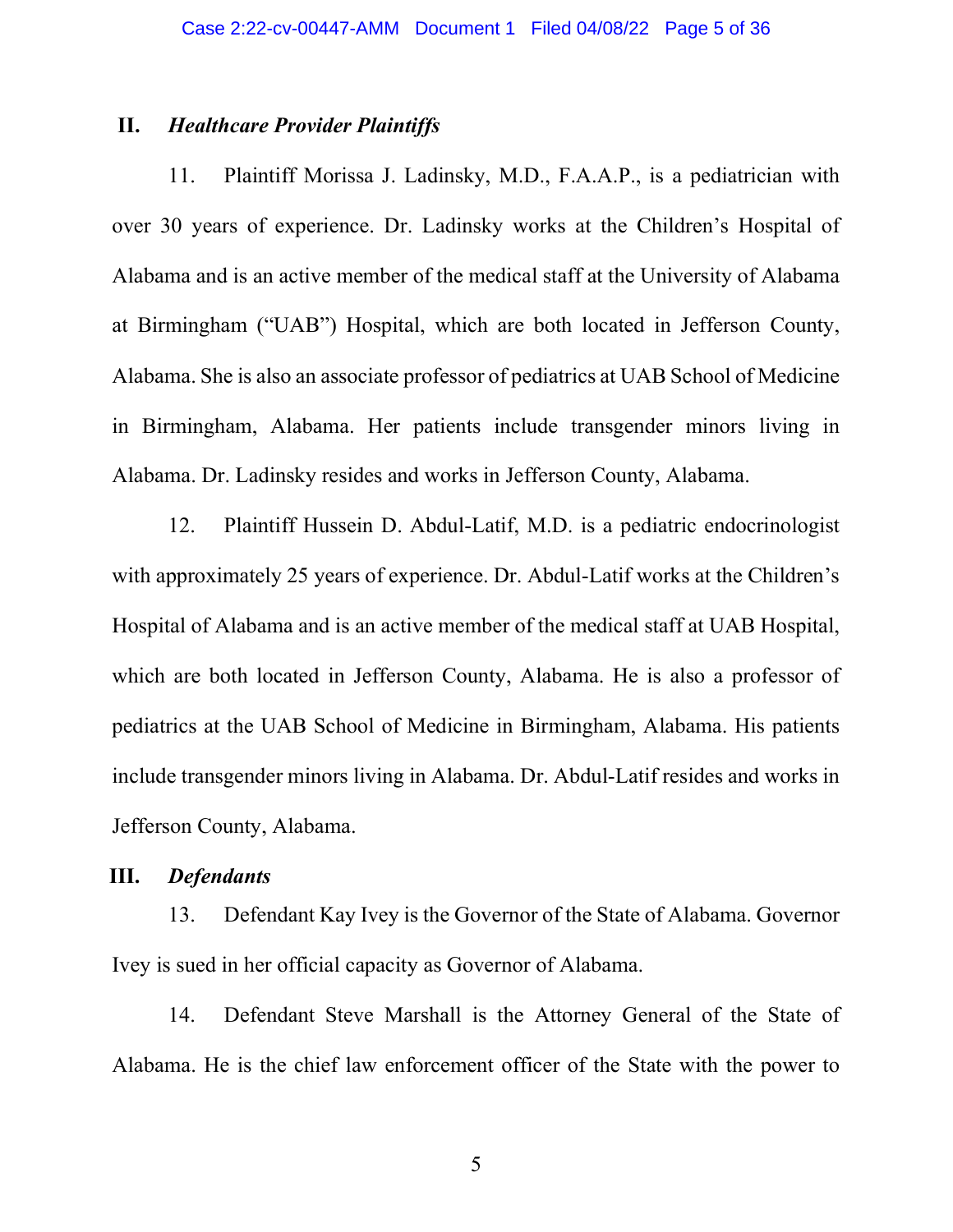#### Case 2:22-cv-00447-AMM Document 1 Filed 04/08/22 Page 6 of 36

initiate criminal action to enforce the Act. In his capacity as Attorney General, Mr. Marshall has the ability to enforce the Act. Mr. Marshall is sued in his official capacity as Attorney General of Alabama.

15. Defendant Jill H. Lee is the District Attorney of Shelby County, Alabama. She is the chief law enforcement officer of Shelby County, who prosecutes all felony and some misdemeanor criminal cases which occur within Shelby County. In her capacity as District Attorney, Ms. Lee has the ability to enforce the Act. Ms. Lee is sued in her official capacity as District Attorney of Shelby County, Alabama.

16. Defendant Danny Carr is the District Attorney of Jefferson County, Alabama. He is the chief law enforcement officer of Jefferson County who prosecutes all felony criminal cases that occur within the Birmingham Division of Jefferson County, including the City of Birmingham. In his capacity as District Attorney, Mr. Carr has the ability to enforce the Act. Mr. Carr is sued in his official capacity as District Attorney of Jefferson County, Alabama.

17. Defendants each have separate and independent authority to enforce the Act within their respective jurisdictions.

### JURISDICTION AND VENUE

18. Plaintiffs seek redress for the deprivation of their rights secured by Section 1557 of the Affordable Care Act, the United States Constitution, and the equitable powers of this Court to enjoin unlawful official conduct. This action is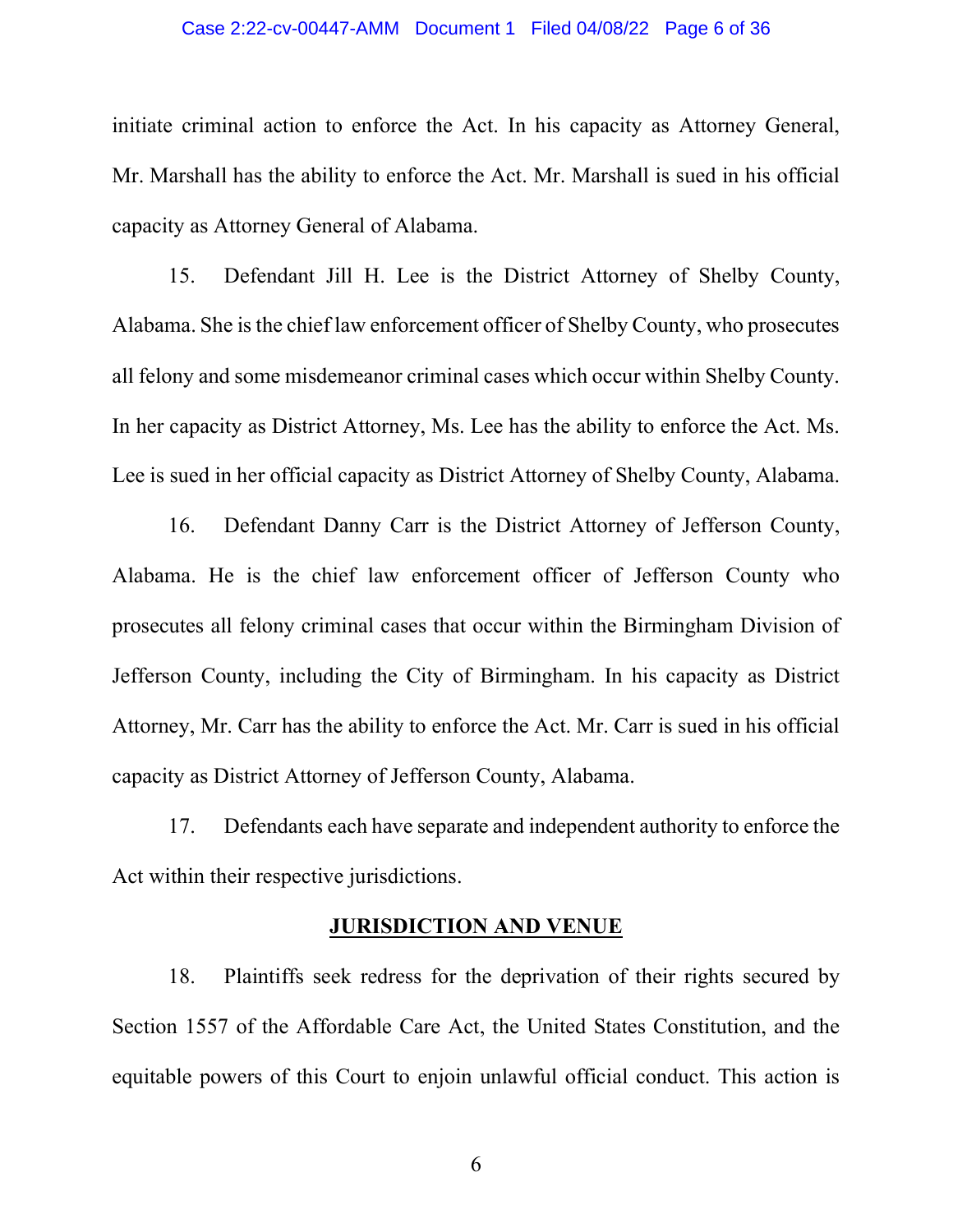instituted pursuant to 42 U.S.C. § 18116 and 42 U.S.C. § 1983 to enjoin Defendants from enforcing the Act and for a declaration that the Act violates federal law. Therefore, this Court has subject matter jurisdiction pursuant to 28 U.S.C. §§ 1331 and 1343.

19. This Court has personal jurisdiction over Defendants because Defendants are domiciled in Alabama and the denial of Plaintiffs' rights guaranteed by federal law occurred within Alabama.

20. All defendants reside in Alabama, and, upon information and belief, Defendants Lee and Carr reside in this judicial district. Therefore, venue is proper in this district pursuant to 28 U.S.C. § 1391(b)(1).

21. If enforced, the Act would violate the federal statutory and constitutional rights of Plaintiffs in this judicial district. Therefore, venue is also proper in this district pursuant to 28 U.S.C § 1391(b)(2).

22. This Court has the authority to enter a declaratory judgment and to provide preliminary and permanent injunctive relief pursuant to Fed. R. Civ. P. 57 and 65, 28 U.S.C. §§ 2201 and 2202, and this Court's inherent equitable powers.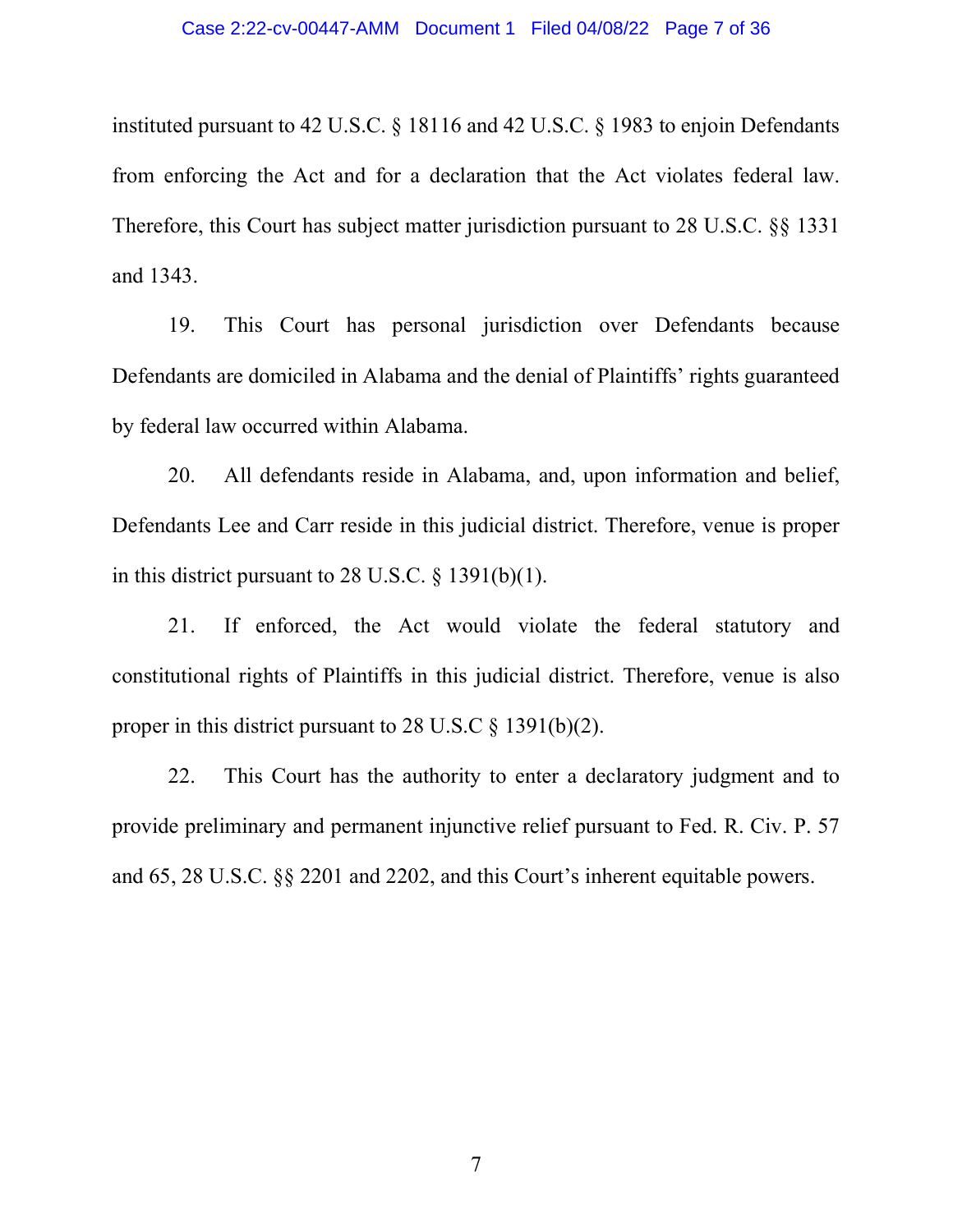# FACTUAL ALLEGATIONS

## I. Gender Identity and Gender Dysphoria

23. Gender identity is an innate, internal sense of one's sex and is an immutable aspect of a person's identity. Everyone has a gender identity. Most people's gender identity is consistent with their birth sex. Transgender people, however, have a gender identity that differs from their birth sex.

24. Gender dysphoria is the clinical diagnosis for the distress that arises when a person's gender identity does not match their birth sex. To receive a diagnosis of gender dysphoria, a young person must meet the criteria set forth in the Am. Psychiatric Ass'n, Diagnostic and Statistical Manual of Mental Disorders (5th ed. 2013) ("DSM-5").<sup>1</sup> If left untreated, gender dysphoria can cause anxiety, depression, and self-harm, including suicidality.

25. In fact, data indicate that 82% of transgender individuals have considered killing themselves and 40% have attempted suicide. 56% of youth reported a previous suicide attempt and 86% reported suicidality. See Austin, Ashley, Shelley L. Craig, Sandra D. Souza, and Lauren B. McInroy (2022),

<sup>&</sup>lt;sup>1</sup> Earlier editions of the DSM included a diagnosis referred to as "Gender Identity Disorder." The DSM-5 noted that Gender Dysphoria "is more descriptive than the previous DSM-IV term gender identity disorder and focuses on dysphoria as the clinical problem, not identity per se. Being diagnosed with gender dysphoria "implies no impairment in judgment, stability, reliability, or general social or vocational capabilities." Am. Psychiatric Ass'n, Position Statement on Discrimination Against Transgender & Gender Variant Individuals (2012).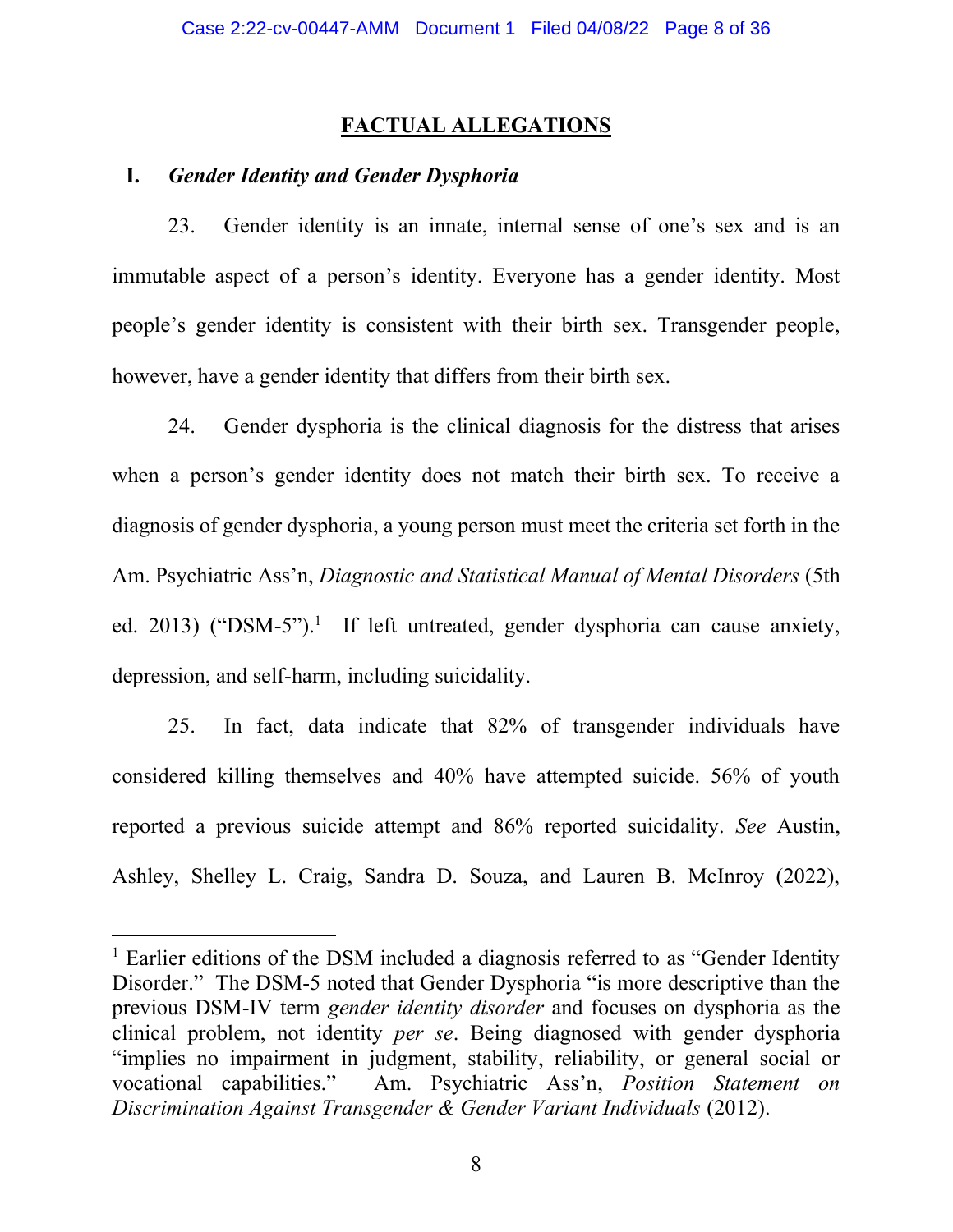#### Case 2:22-cv-00447-AMM Document 1 Filed 04/08/22 Page 9 of 36

Suicidality Among Transgender Youth: Elucidating the Role of Interpersonal Risk Factors. J. of Interpersonal Violence. Vol. 37 (5–6) NP2696-NP2718.

26. Research has shown that an individual's gender identity is biologically based and cannot be changed. In the past, mental health professionals sought to treat gender dysphoria by attempting to change the person's gender identity to match their birth sex; these efforts were unsuccessful and caused serious harms. Today, the medical profession recognizes that such efforts are unethical and put minors at risk of serious harm, including dramatically increased rates of suicidality.

27. Gender dysphoria is highly treatable. Healthcare providers who specialize in the treatment of gender dysphoria follow a well-established standard of care that has been adopted by the major medical and mental health associations in the United States including, but not limited to, the American Medical Association, the American Academy of Pediatrics, the American Association of Child and Adolescent Psychiatrists, the Pediatric Endocrine Society, the American Psychiatric Association, the American Psychological Association, and the Endocrine Society.

28. The standards of care for treatment of transgender people, including transgender youth, were initially developed by the World Professional Association for Transgender Health ("WPATH"), an international, multidisciplinary, professional association of medical providers, mental health providers, researchers, and others, with a mission of promoting evidence-based care and research for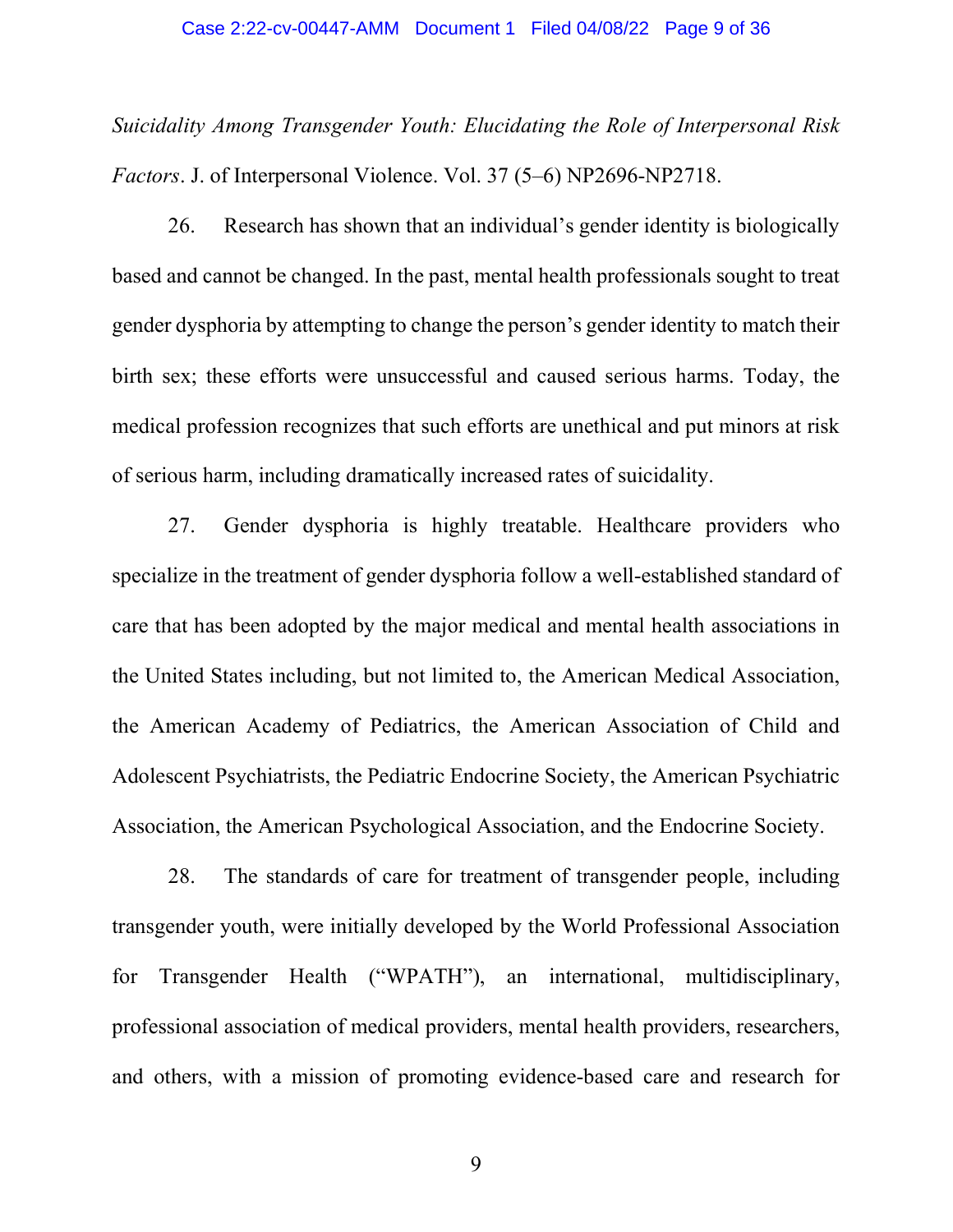#### Case 2:22-cv-00447-AMM Document 1 Filed 04/08/22 Page 10 of 36

transgender health, including the treatment of gender dysphoria. WPATH published the most recent edition of the Standards of Care for the treatment of gender dysphoria in minors and adults in 2011 and is in the process of finalizing a revised edition of the Standards of Care, which will likely be published later this year.

29. The Endocrine Society has also promulgated a standard of care for the provision of hormone therapy as a treatment for gender dysphoria in minors and adults. See Wylie C. Hembree, et al., Endocrine Treatment of Gender-Dysphoric/Gender-Incongruent Persons: An Endocrine Society Clinical Practice Guideline, 102 J. Clin. Endocrinol. Metab. 3869 (2017).

30. The American Medical Association, the American Academy of Pediatrics, the American Association of Child and Adolescent Psychiatrists, the Pediatric Endocrine Society, the American Psychiatric Association, the American Psychological Association, and other professional medical organizations, also follow the WPATH and Endocrine Society standards of care.

31. The treatment of gender dysphoria is designed to reduce a transgender person's psychological distress by permitting them to live in alignment with their gender identity. Undergoing treatment for gender dysphoria is commonly referred to as transition. There are several components to the transition process: social, legal, medical, and surgical. Each of these components is part of the approved, medically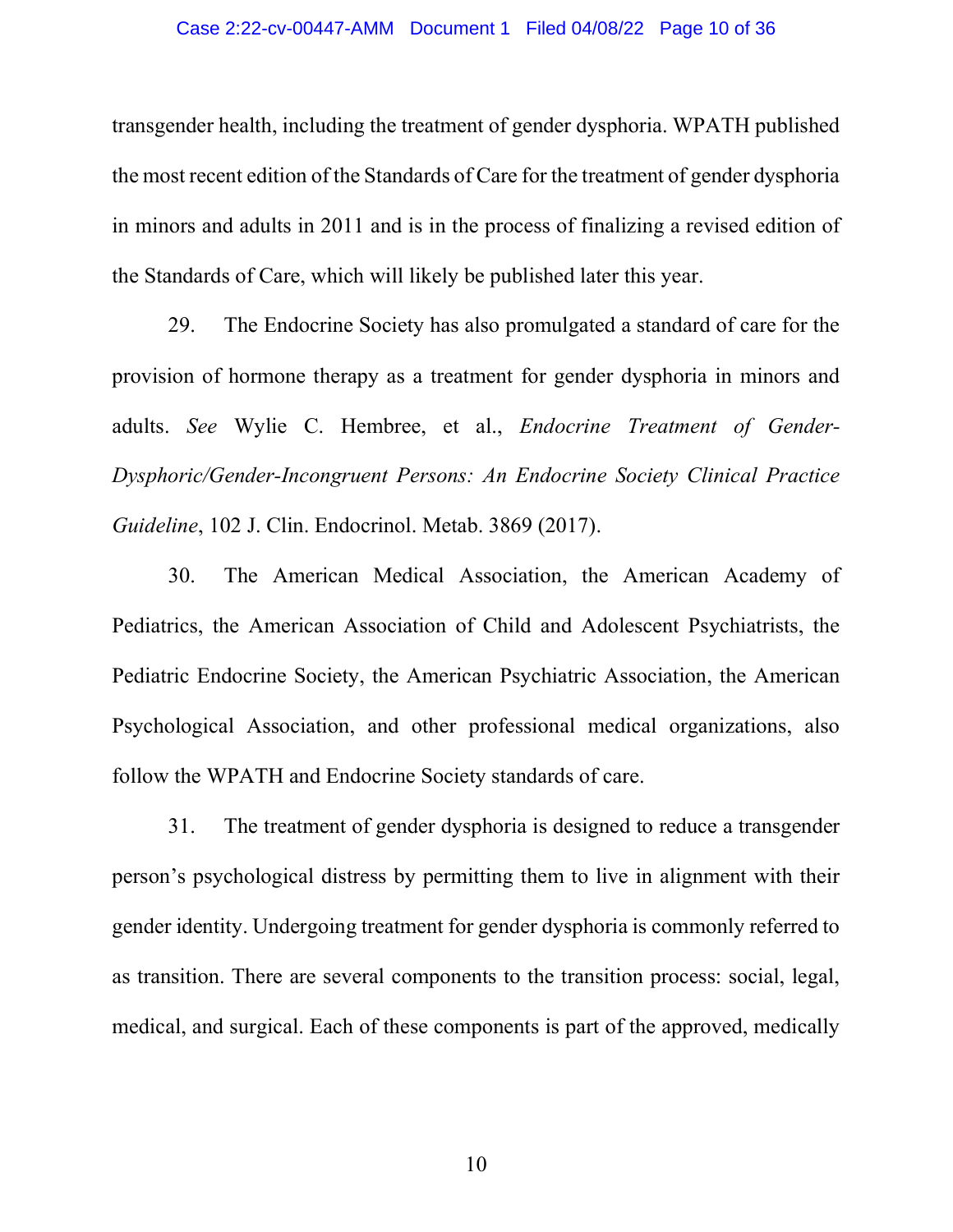#### Case 2:22-cv-00447-AMM Document 1 Filed 04/08/22 Page 11 of 36

necessary process for transition, some or all of which may be implemented by a transgender person seeking to transition.

32. Social transition typically involves adopting a new name, pronouns, hairstyle, and clothing that match that person's gender identity, and treating that person consistent with their gender identity in all aspects of their life, including home, school, and everyday life. Following those steps, transgender people often obtain a court order officially changing their name and, where possible, correcting the sex listed on their birth certificate and other identity documents.

33. For transgender people who have already begun puberty, it may be appropriate for them to start taking puberty-blocking medication and later hormonereplacement therapy to ensure their body develops in a manner consistent with their gender identity.

34. Finally, surgical treatment may be part of essential medical care for a transgender individual. The only surgical treatment available to transgender minors is male chest reconstruction surgery, a procedure to remove existing breast tissue and create a male chest contour for transgender males. Like all treatments for gender dysphoria, male chest reconstruction surgery is safe and effective in treating gender dysphoria. The medical necessity of surgical care is determined on a case-by-case basis that considers the age of the patient, medical need, and appropriateness of the procedure relative to the psychological development of the individual.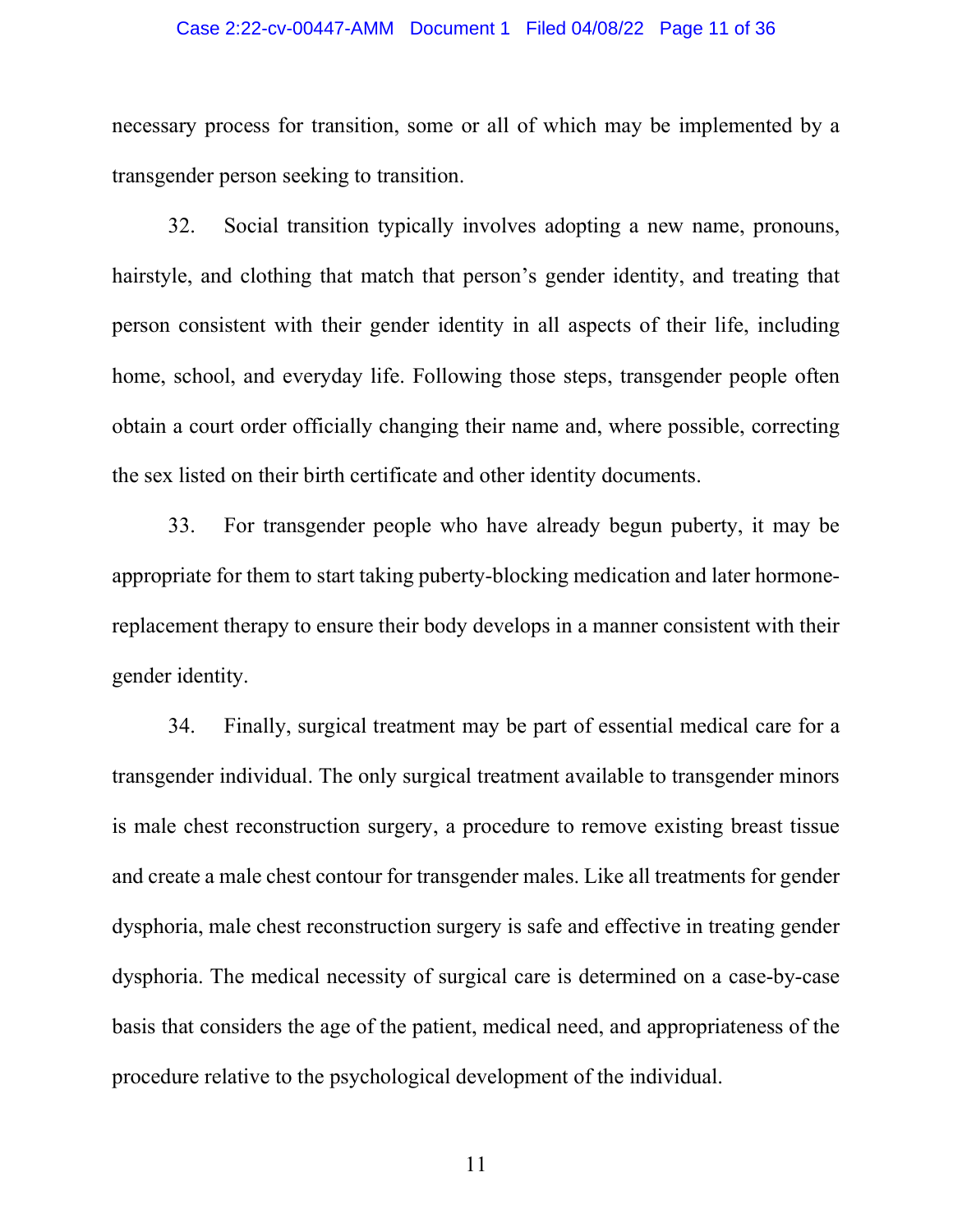### Case 2:22-cv-00447-AMM Document 1 Filed 04/08/22 Page 12 of 36

35. Longitudinal studies have shown that children with gender dysphoria who receive essential medical care show levels of mental health and stability consistent with those of non-transgender children. Lily Durwood, et al., Mental Health and Self-Worth in Socially Transitioned Transgender Youth, 56 J. Am. Acad. Child & Adolescent Psychiatry 116 (2017); Kristina Olson, et al., Mental Health of Transgender Children who are Supported in Their Identities, 137 Pediatrics 1 (2016). In contrast, children with gender dysphoria who do not receive appropriate medical care are at risk of serious harm, including dramatically increased rates of suicidality and serious depression.

## II. The Alabama Vulnerable Child Compassion and Protection Act

36. On April 8, 2022, Defendant Kay Ivey signed the Act into law, and the Act will become effective on May 8, 2022.

37. Despite the essential medical need of many transgender youth in Alabama for puberty blocking medication, hormone replacement therapy, and, in some cases, surgeries, the Act makes it criminal for any person, including healthcare providers, to provide these treatments. The Act likewise makes it criminal for a minor's parents to consent to such treatments.

38. The Act abandons science and seeks to stop safe, effective, and medically necessary treatments for children with gender dysphoria in Alabama without any rational basis.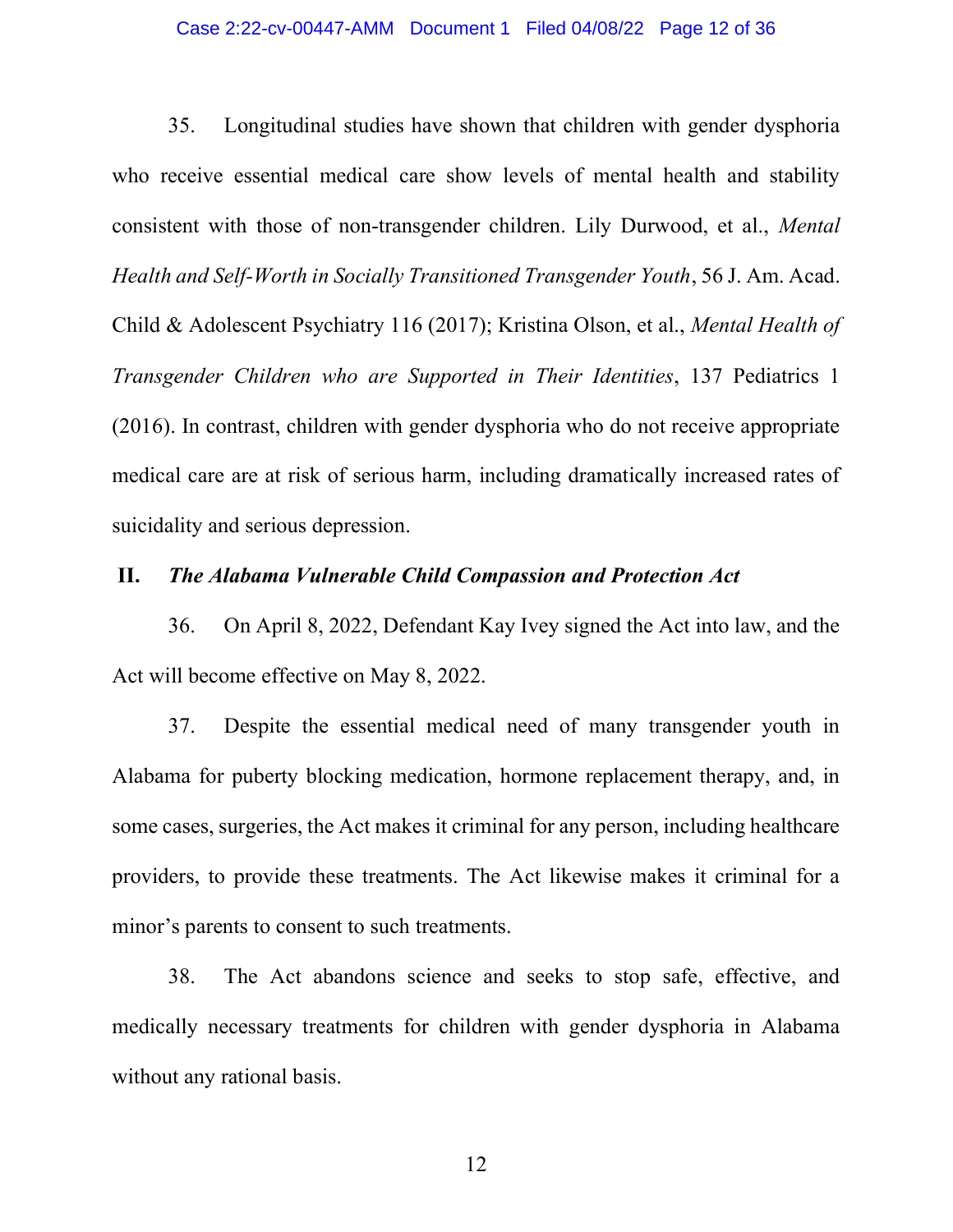39. The Act ignores established medical science finding that transgender minors who do not receive this essential medical care suffer serious injuries to their physical and mental health.

40. In short, the Act prevents healthcare professionals from providing, and parents from consenting to, well-established medically necessary care. It also prevents parents from securing and administering such treatments to their transgender children.

41. Specifically, subsection 4(a) of the Act provides that:

Except as provided in subsection (b), no person shall engage in or cause any of the following practices to be performed upon a minor if the practice is performed for the purpose of attempting to alter the appearance of or affirm the minor's perception of his or her gender or sex, if that appearance or perception is inconsistent with the minor's sex as defined in this act:

- (1) Prescribing or administering puberty blocking medication to stop or delay normal puberty.
- (2) Prescribing or administering supraphysiologic doses of testosterone or other androgens to females.
- (3) Prescribing or administering supraphysiologic doses of estrogen to males.
- (4) Performing surgeries that sterilize, including castration, vasectomy, hysterectomy, oophorectomy, orchiectomy, and penectomy.
- (5) Performing surgeries that artificially construct tissue with the appearance of genitalia that differs from the individual's sex, including metoidioplasty, phalloplasty, and vaginoplasty.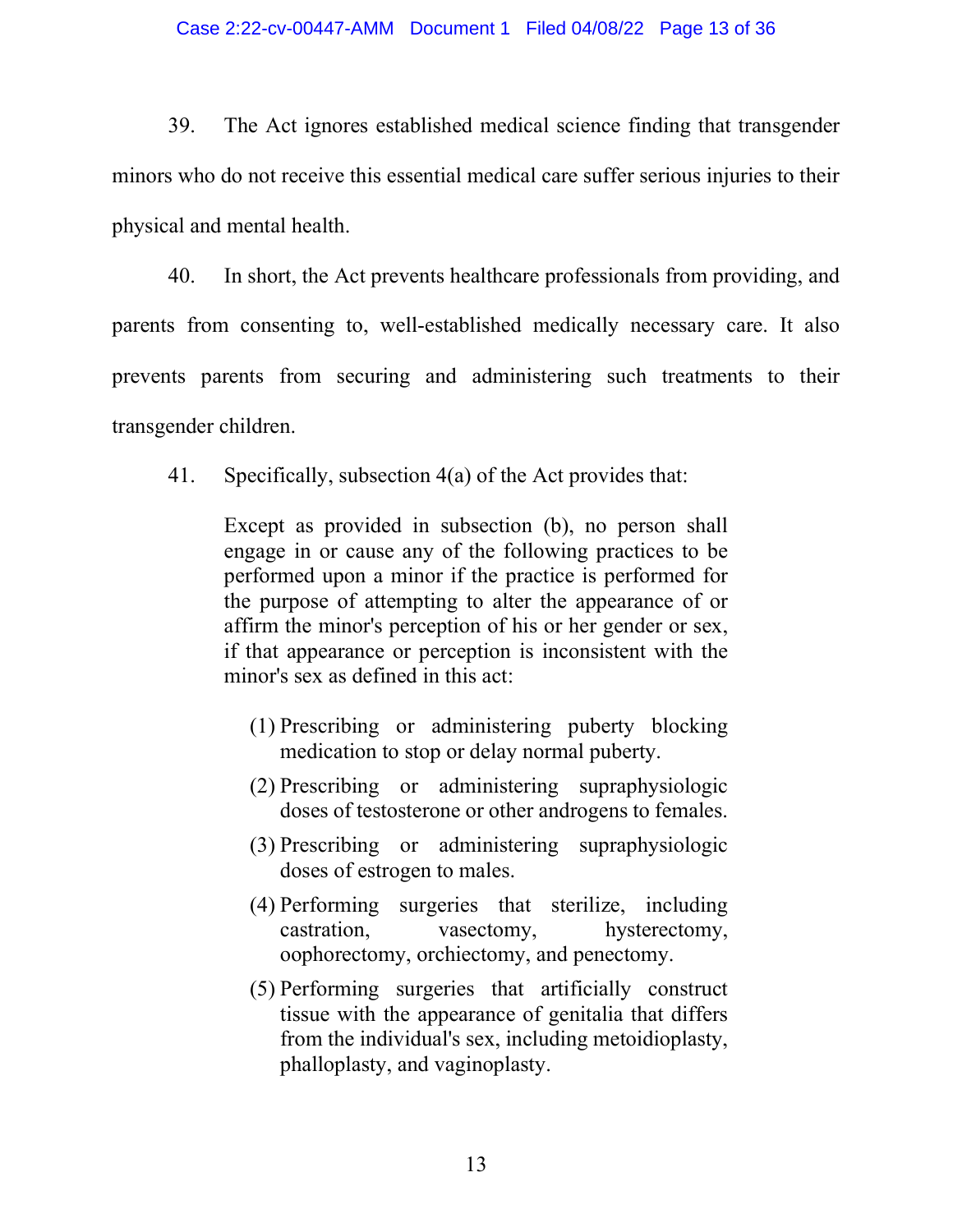(6) Removing any healthy or non-diseased body part or tissue, except for a male circumcision.

42. A violation of subsection 4(a) of the Act is a Class C felony, punishable upon conviction by up to 10 years imprisonment or fine of up to \$15,000.00.

43. As a result of subsection 4(a) of the Act, medical professionals, including the Healthcare Provider Plaintiffs, and parents of transgender minors, including the Parent Plaintiffs, are forced to choose between withholding medically necessary treatment from their minor transgender patients or children, on the one hand, or facing criminal prosecution, on the other.

44. The Act also prohibits the Healthcare Provider Plaintiffs from prescribing or providing medically necessary treatments for gender dysphoria, while at the same time placing no restrictions on the prescription or provision of the same treatments when necessary for other medical conditions. For example, the law permits an endocrinologist to prescribe puberty blocking medication for a child with early puberty while preventing the endocrinologist from prescribing the same medication for a youth with gender dysphoria. Similarly, an endocrinologist may prescribe testosterone for a young person suffering from delayed pubertal development while prohibiting the same endocrinologist from prescribing testosterone for a transgender minor.

45. By so doing, the Act singles out and prohibits treatment when it is necessary for a transgender person's medical care while allowing the same treatment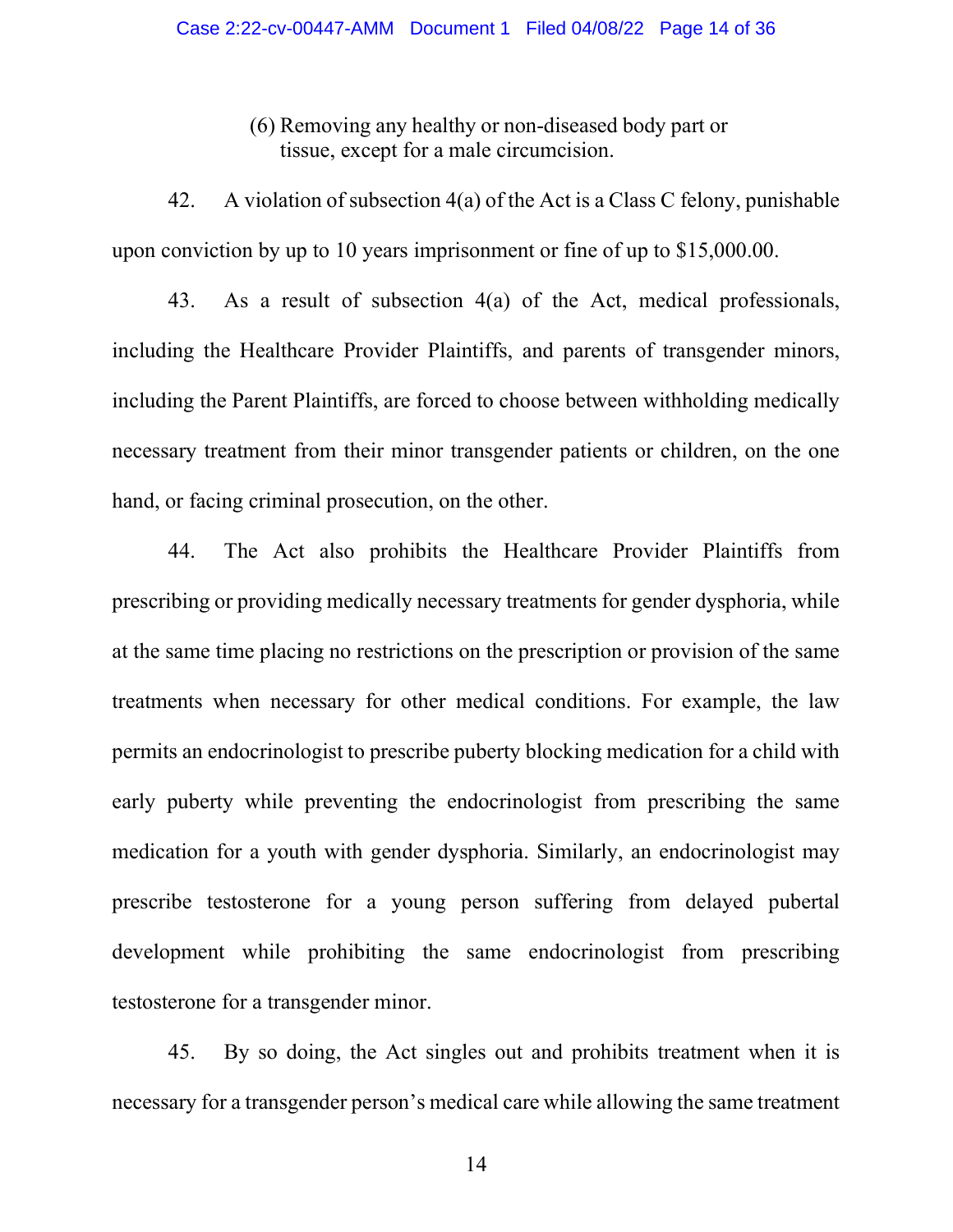when it is necessary for a non-transgender person. Because only transgender individuals experience gender dysphoria, the Act's criminalization of treatments for this medical condition—while permitting the very same treatments for minors to treat other medical conditions—discriminates against individuals based on sex and their transgender status.

46. The Transgender Plaintiffs are currently receiving medical care, including puberty blockers and hormone therapy, for gender dysphoria. If allowed to take effect, the Act will interrupt these medically necessary treatments, prevent them from obtaining future medically necessary treatments for gender dysphoria, and cause them to experience irreparable physical and psychological harm.

## III. Impact of the Act on Plaintiffs

## Robert Roe and Mary Roe

47. Mary Roe is a 13-year-old transgender girl who resides with her parents in Jefferson County, Alabama.

48. The Roe family has deep roots in Alabama. Robert Roe is an Alabama native and a state employee. Both Robert and his wife are graduates of public universities in Alabama. The family attends a local Baptist church in Jefferson County.

49. When Robert and his wife found out their first child was a boy, they were excited to have a son. They named Mary after a revered patriarch in Robert's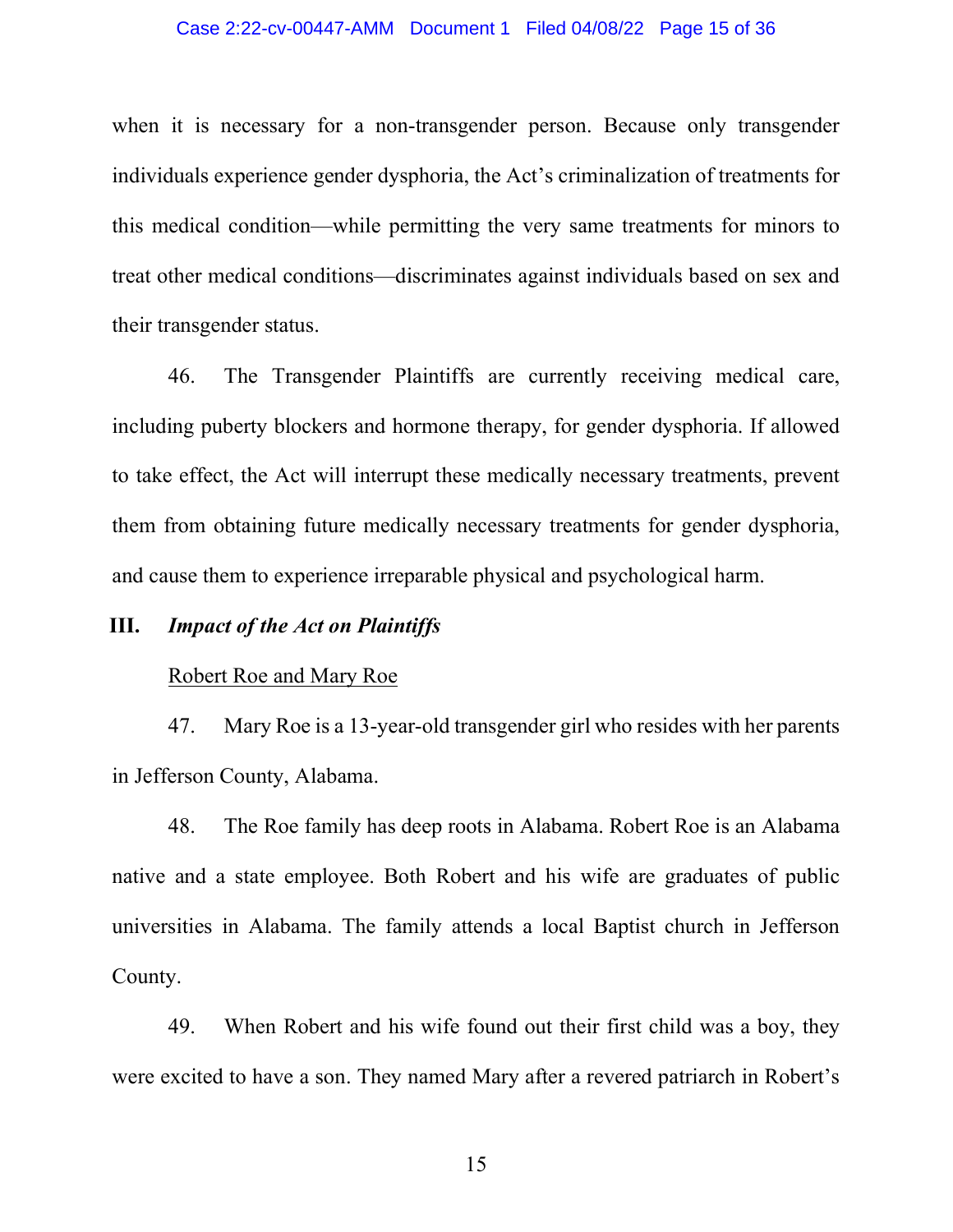#### Case 2:22-cv-00447-AMM Document 1 Filed 04/08/22 Page 16 of 36

family who was also an important figure in the history of the Civil Rights Movement in Alabama.

50. But, from an early age, Mary started showing behaviors that indicated her female gender identity. Robert and his wife treated Mary as a boy and dressed her in boys' clothing, but Mary would come home from preschool every day and immediately put on dresses.

51. When she was around six years old, Mary became reclusive and was very often unhappy, including frequent emotional outbursts where Mary would slam her head into the wall. Concerned for her well-being, Mary's parents brought her to a therapist to get insight into her behavior and guidance on how to support her.

52. Around the same time, Mary began to regularly say that she is a girl. Her statements and actions made clear that this was not simply imaginative play.

53. Based on the advice of Mary's therapist, Robert and his wife began to permit Mary to wear clothing reflecting her female gender identity outside the home. She wore dresses throughout summer and to church on Sundays. The pastor of the local Baptist church and the entire church community were very supportive of Mary.

54. Mary's mental health and behavior greatly improved when her parents allowed her to dress as a girl outside the house. She became a happy child who loved playing outside and was able to be just a kid.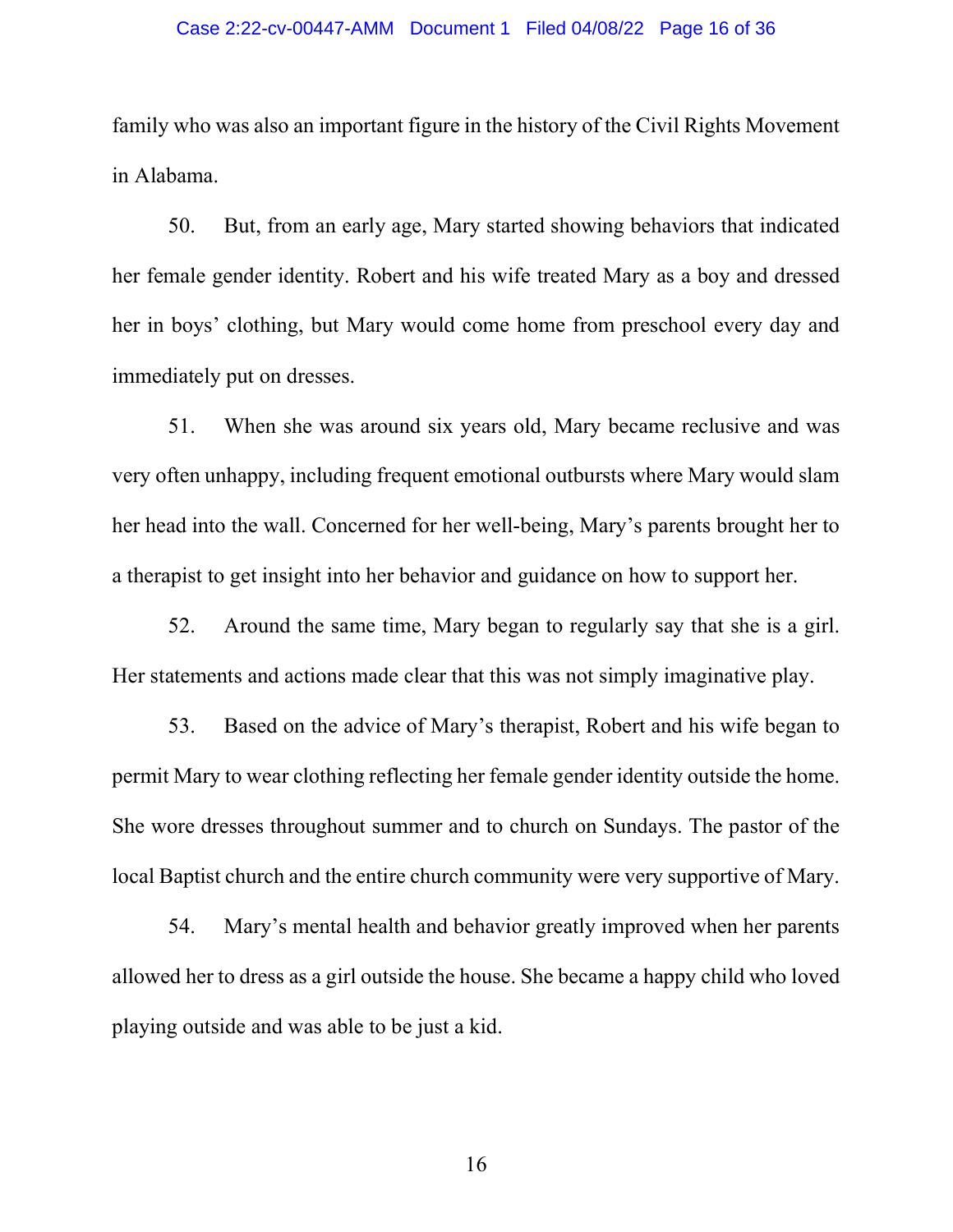### Case 2:22-cv-00447-AMM Document 1 Filed 04/08/22 Page 17 of 36

55. By the end of that summer and the beginning of the school year, Robert and his wife advised Mary's school that Mary is transgender and would be returning to school as female. Although the school administration assured them that Mary would be allowed to express her gender identity freely in school and be referred to by her new name, Mary was met with hostility—some accidental, but some intentional. For example, some teachers continued to refer to Mary by her birth name. And her peers—picking up on cues from the teachers—would also use her birth name, and some would refuse to play with her if she tried to correct them.

56. As a result, Mary's mental health deteriorated again. She skipped classes, hid in the bathroom, went to the nurse's office during class hours to avoid her teachers and other classmates, and hid any documents that bore her birth name. Initial efforts to transfer Mary to another school were unsuccessful. In the summer between first and second grade, Robert and his wife found a new school for Mary.

57. At the new school, Mary is no longer referred to by her birth name and is accepted as a girl. She dresses as a girl, interacts with others as a girl, and is private about the fact that she is transgender.

58. Since Mary's transfer to the new school, she has returned to being the happy, active child she was during the summer prior to first grade.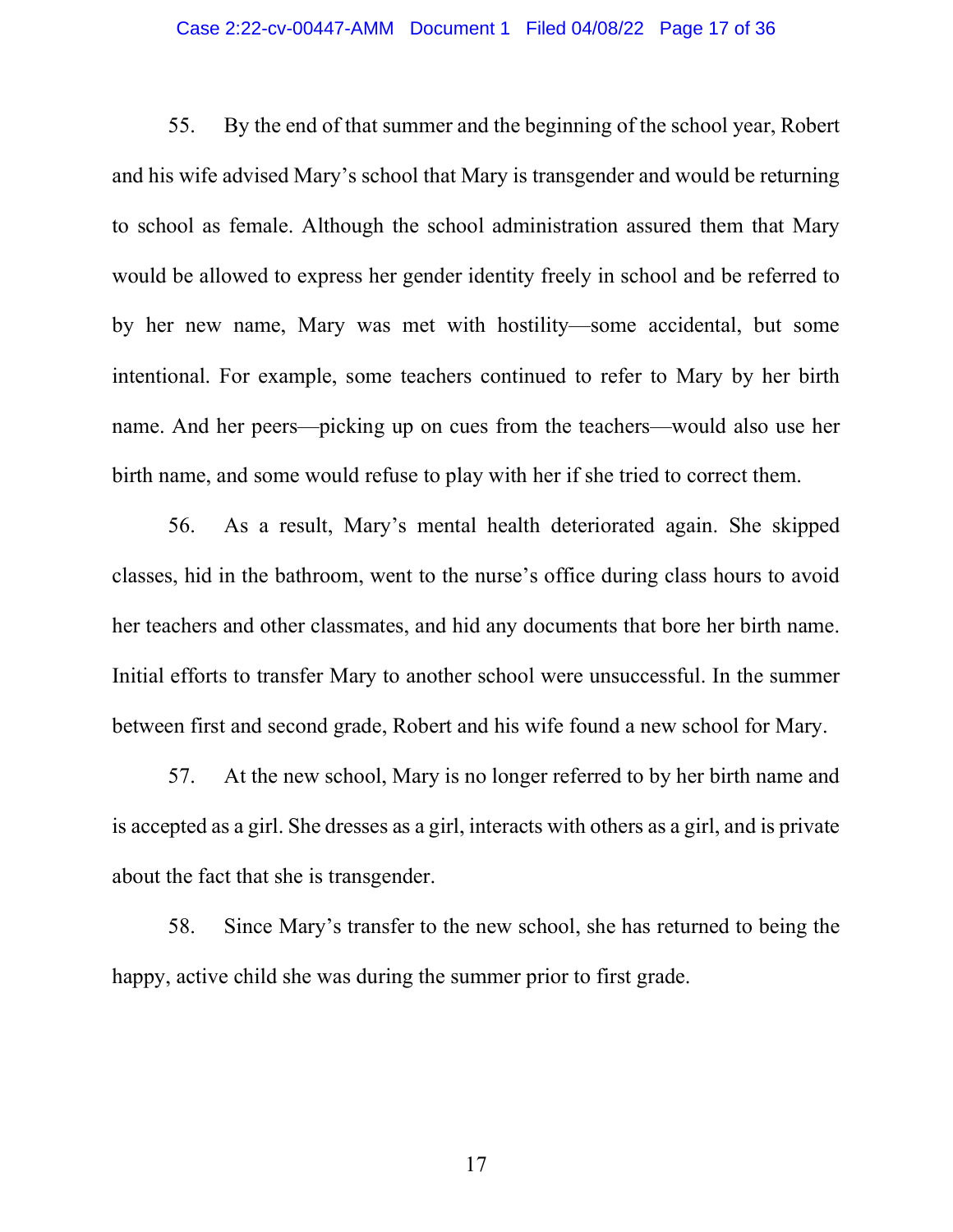### Case 2:22-cv-00447-AMM Document 1 Filed 04/08/22 Page 18 of 36

59. All through these times, Robert and his wife continually checked in with Mary's healthcare providers—including the staff at the transgender health clinic at Children's Hospital of Alabama in Birmingham—for advice and guidance.

60. When Mary visited her pediatrician in early 2021, the pediatrician confirmed that she had started puberty, and needed to be evaluated to determine whether she is a good candidate for puberty-blocking medication. Mary has been taking puberty blockers since April 2021.

61. It is essential for Mary's mental health that she continues to receive puberty-blocking medications every three months and is able to obtain any future medical treatments that her healthcare providers determine are medically necessary to treat her gender dysphoria. For Mary to be forced to go through male puberty would be devastating; it would predictably result in her experiencing isolation, depression, anxiety, and distress. Mary's parents are also concerned that without access to the puberty-blocking medication she needs, Mary would resort to self-harm as a means of coping with her psychological distress or even attempt suicide.

62. Like all parents, Robert and his wife want the best for Mary and have been careful to follow the advice of professionals, making decisions based on the recommendations of healthcare professionals who are following well-established standards of care.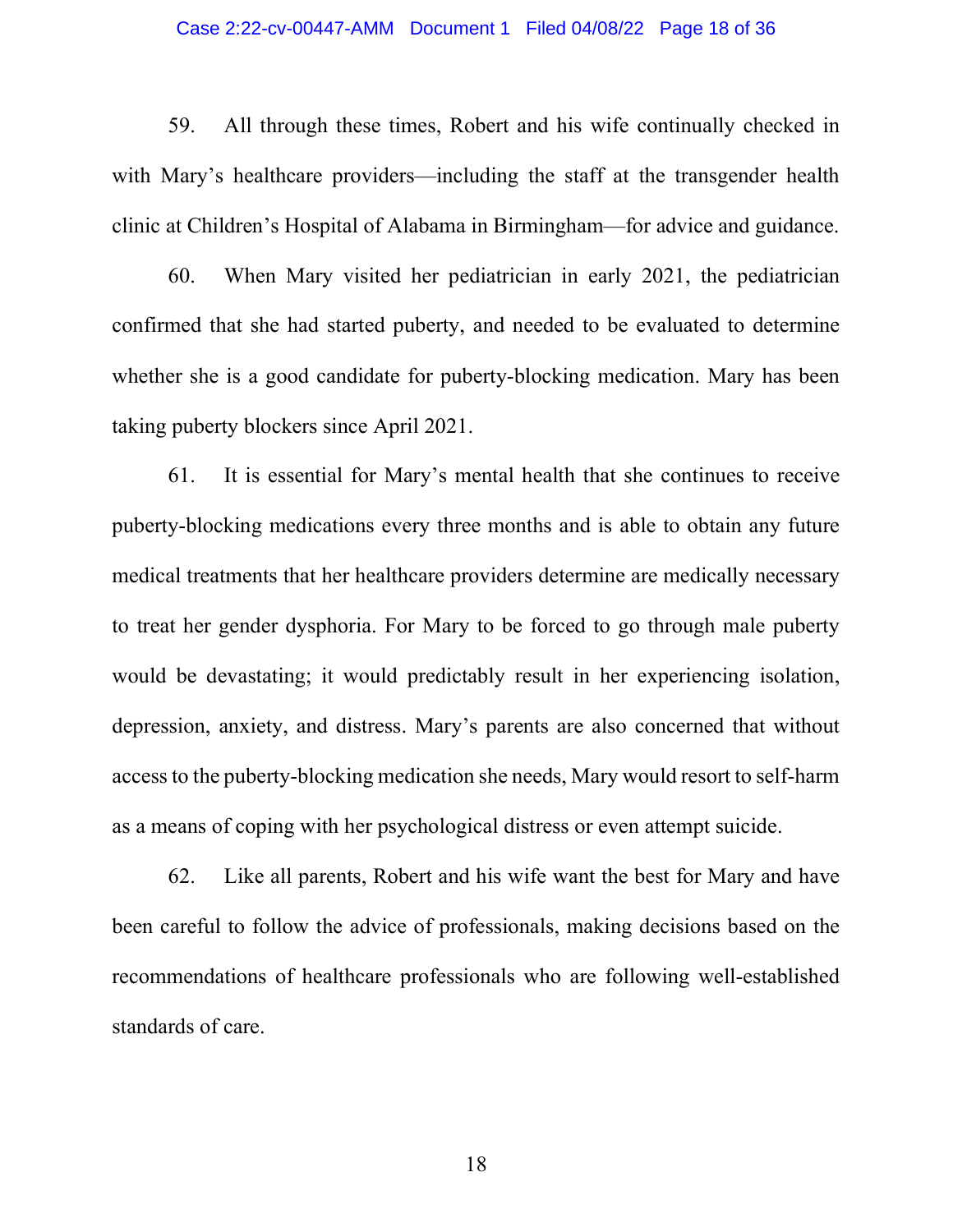#### Case 2:22-cv-00447-AMM Document 1 Filed 04/08/22 Page 19 of 36

63. If the Act goes into effect, Mary's medical care will be disrupted. Without access to puberty-blocking medication, Mary's body will produce testosterone, and she will begin to develop secondary sex characteristics associated with males. The changes to Mary's body—some of which would be permanent or would require surgery to reverse—would make visible to others that she is a transgender girl and would cause her to experience again the distress she experiences from having a body seen by others as inconsistent with her female identity.

## Jane Doe and John Doe

64. John Doe is a 17-year-old high school student living in Shelby County, Alabama. He has lived in Alabama all his life. John is a transgender boy.

65. As a young child, John fashioned his behavior and conduct after other boys. He often asked his parents questions about "boys' activities" and told his father that he thinks he should have been a boy. John also had rules about birthday gifts that were well-known by his friends: no clothes and no pink.

66. John's parents thought it was a phase, or that perhaps John was a lesbian. It didn't matter either way to his parents; they were very accepting of who he was.

67. Despite his parents' support, John experienced significant isolation and depression that affected his performance in school and made it difficult for him to sleep. John's parents started taking him to a therapist when he was around eight or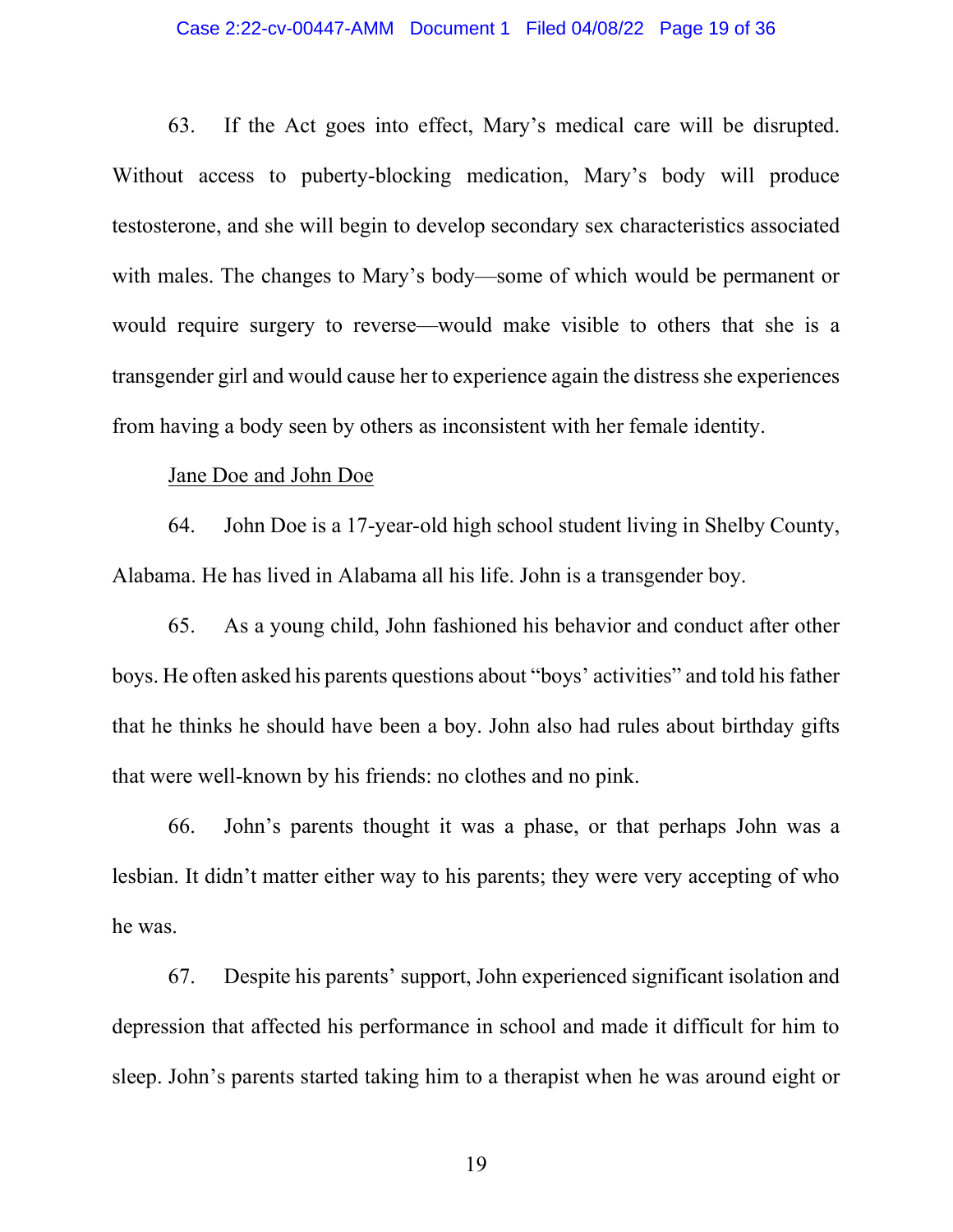### Case 2:22-cv-00447-AMM Document 1 Filed 04/08/22 Page 20 of 36

nine years old. Although therapy helped temporarily, John's mental health declined further when he started puberty. He quickly developed large breasts, which was very distressing for John. He would often cry in the shower because of the shape of his chest, wear multiple sports bras at a time, and slouch his shoulders to make the appearance of his chest less prominent. Getting his period was equally distressing for John. John's dysphoria was so severe that he stayed home from school for at least one day each month.

68. John started trying to counteract the dysphoria he was feeling by changing his appearance to be more masculine. He cut his hair shorter so that it would look like a more typical boys' hairstyle and wore more masculine clothing anything baggy enough to hide the female-appearing parts of his body. John even grew out his leg hair, which he hid from everyone, including his parents; he loved having hair on his legs. When Jane found out, she made him shave, but John just grew it out again.

69. It wasn't until John started high school that he developed an understanding of the source of his dysphoria and the vocabulary to explain what he was experiencing. Soon after that, John told his parents that he is transgender. As in the past, his parents were accepting.

70. Unfortunately, John's peers and school were not as accepting as his parents. In addition to losing several friends, John experienced significant bullying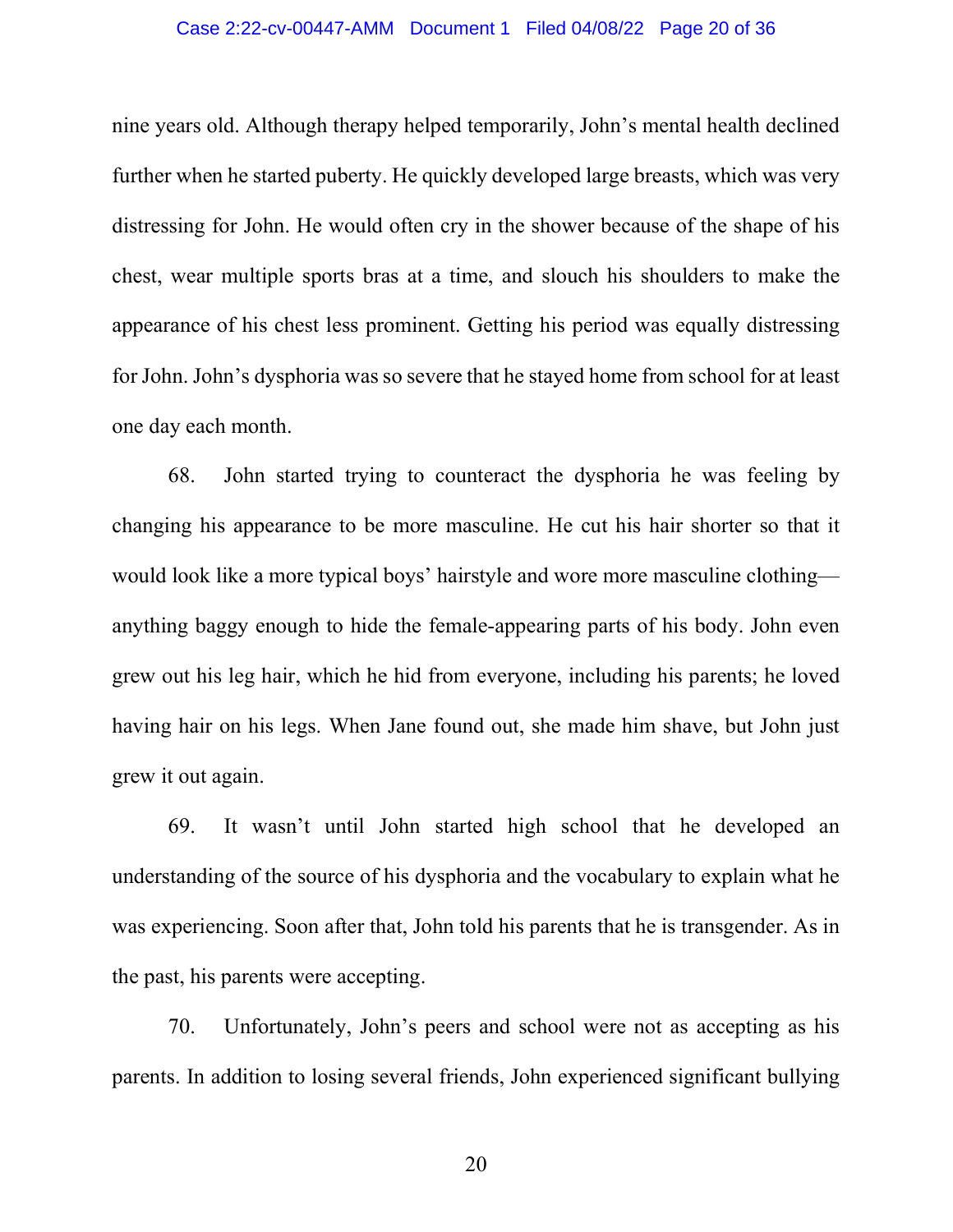### Case 2:22-cv-00447-AMM Document 1 Filed 04/08/22 Page 21 of 36

and harassment. He was also not permitted to use the boys' restroom facilities, which led him to not use the restroom all day until he returned home. Not only did that mistreatment make him feel unwelcome at the school, but not having access to a restroom made it impossible for John to focus while in class. His grades soon began to suffer to the point that he was at risk of failing several classes in both his freshman and sophomore years.

71. Besides choosing a new name as part of his transition, John began also wearing a binder, which is a compressive garment designed to flatten the appearance of a transgender person's chest so that they have a more male-appearing chest contour. John wore his binder all the time and often for hours longer than he was supposed to. Having the binder became crucial to John's ability to function because it gave him a newfound confidence, which helped buoy him against the mistreatment he experienced in school.

72. Not long after John came out as transgender, Jane started reaching out to healthcare providers to get John appropriate mental health and medical treatment. She knew of the clinic at UAB due to her work as an interpreter and contacted Dr. Ladinsky. Through the clinic, John was able to connect with both mental health and medical providers who were experienced in working with young people experiencing gender dysphoria.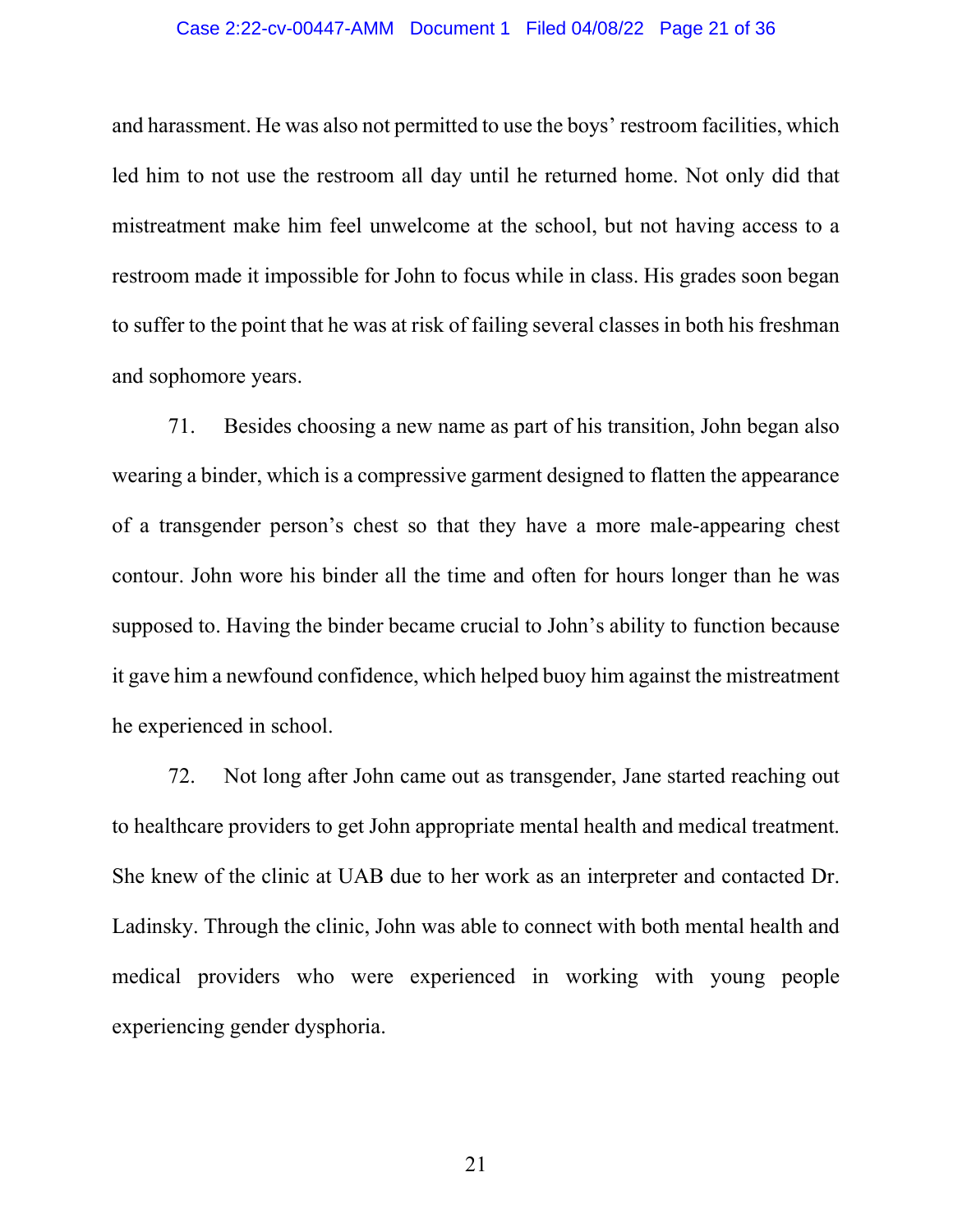### Case 2:22-cv-00447-AMM Document 1 Filed 04/08/22 Page 22 of 36

73. Although John's parents soon thereafter consented to him taking medication to stop his period, it took about a year before he started testosterone. John's healthcare providers conducted a thorough assessment of him, including diagnosing him with gender dysphoria, and both he and his parents researched and talked extensively to John's healthcare providers about the risks, benefits, and alternatives to that treatment. Confident that this course of treatment was in their child's best interests, his parents eventually consented to testosterone treatments for John.

74. Starting testosterone has been amazing for John. He finally is feeling more like himself, building greater confidence, and is happier overall. Over the past year and a half, John's voice has dropped and he has developed facial hair. Those features have allowed him to feel more comfortable in his body and eased his anxieties about not being treated as a male by others.

75. The appearance of John's chest, however, continues to be a source of significant distress for him. Due to severe chaffing caused by his binder, John is only able to wear his binder every other day, as recommended by his treating healthcare providers. And, because of the size of his chest, wearing the binder for extended periods of time causes John significant physical discomfort. With the support of his treating mental health and medical providers, John consulted with a surgeon who performs male chest reconstruction surgery on transgender patients. After examining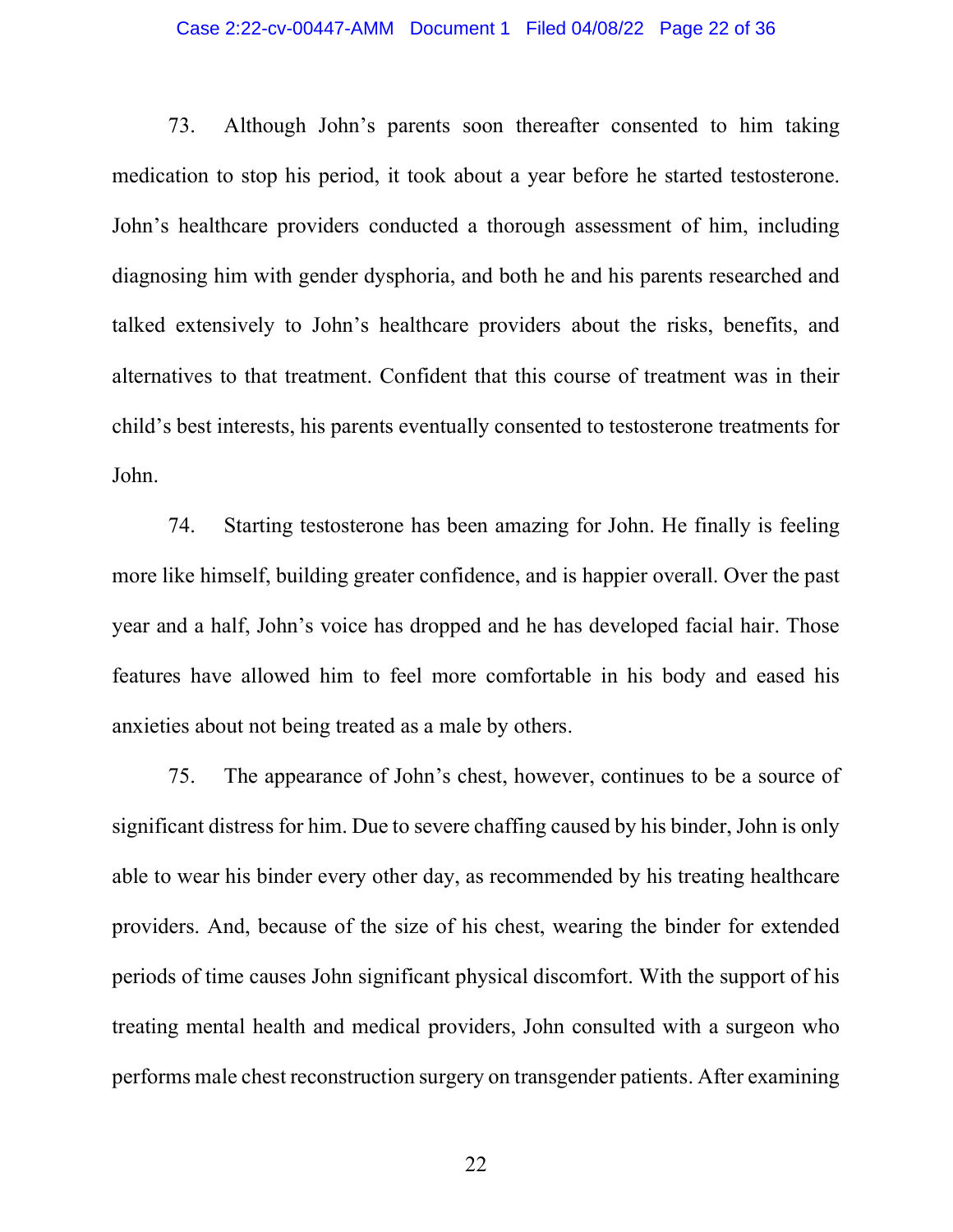### Case 2:22-cv-00447-AMM Document 1 Filed 04/08/22 Page 23 of 36

John, the surgeon indicated that he was a good candidate and was willing to schedule him for surgery later this year.

76. If the Act is allowed to go into effect, John's medical care will be disrupted because he will not be able to access medications his physicians have prescribed to treat his gender dysphoria. John will also be unable to obtain male chest reconstruction surgery in Alabama until he reaches the age of majority, which in Alabama is age 19. Thus, if the Act is allowed to go into effect, it will lead to devastating physical and psychological consequences for John.

### Dr. Morissa Ladinsky and Dr. Hussein D. Abdul-Latif

77. Dr. Ladinsky and Dr. Abdul-Latif are physicians at the Children's Hospital of Alabama who provide medical care to transgender young people. Dr. Ladinsky is a pediatrician at the Children's Hospital of Alabama and co-lead of the multi-disciplinary gender clinic at the UAB Hospital. In her practice, Dr. Ladinsky has treated and is currently treating dozens of transgender young people for gender dysphoria, including John Doe and Mary Roe.

78. Dr. Abdul-Latif is a pediatric endocrinologist at the Children's Hospital of Alabama. He is also a member of the Pediatric Endocrine Society. His medical practice consists of providing medical care to transgender young people, including prescribing puberty blocking medication and hormone therapy to treat their gender dysphoria.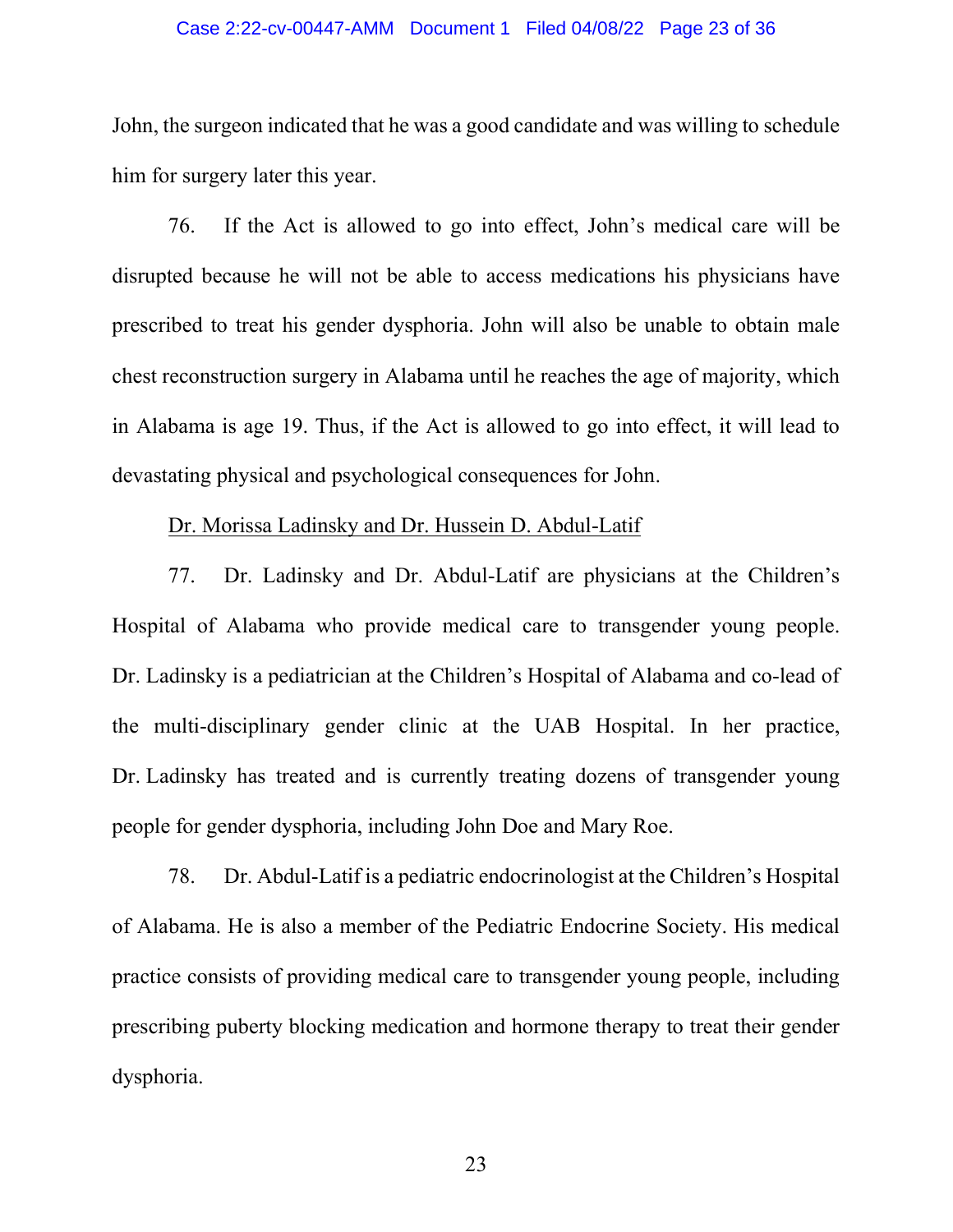#### Case 2:22-cv-00447-AMM Document 1 Filed 04/08/22 Page 24 of 36

79. Drs. Ladinsky and Abdul-Latif know, based on data, their observations and years medical practice, as well as their familiarity with medical research on the treatment of gender dysphoria in minors, that transgender young people who receive appropriate medical treatment have improved mental health, better social interactions, and better academic performance, as compared with their peers who do not receive such treatment.

80. Before Drs. Ladinsky and Abdul-Latif provide medical treatments to their transgender minor patients, one or more mental health providers evaluate the patient, confirm the gender dysphoria diagnosis, and thoroughly assess the patient's mental health, maturity, and readiness to undergo medical treatment for gender dysphoria. Each patient's mental health provider then provides a letter detailing the outcome of their assessment to Drs. Ladinsky and Abdul-Latif.

81. Both Dr. Ladinsky and Dr. Abdul-Latif then conduct their own assessment of the patient to determine whether they agree with the mental health provider's assessment. Additionally, Drs. Ladinsky and Abdul-Latif meet with the patient and their parents to explain the risks, benefits, alternatives to the treatment and consequences of forgoing it. The patient and their family are also given written materials that review the information covered during the appointment. To ensure that patients and their families take the time to read those materials and discuss them among themselves, the clinic requires the patient to return for an additional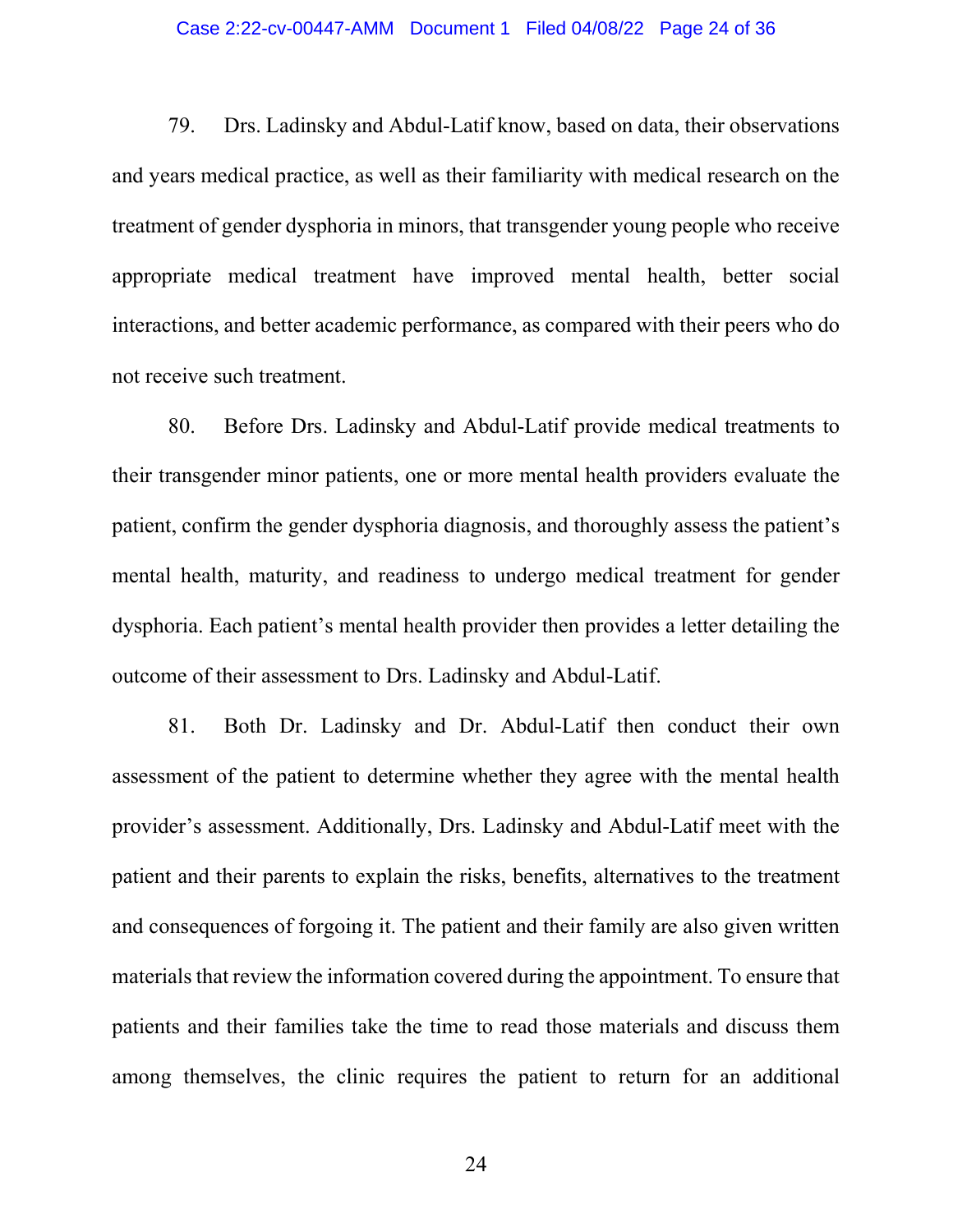#### Case 2:22-cv-00447-AMM Document 1 Filed 04/08/22 Page 25 of 36

appointment prior to receiving a prescription for either puberty-blocking medication or hormone-replacement therapy.

82. In the time between appointments, the patient and family are encouraged to discuss their options further with the patient's mental health provider, or to engage with the other services offered by the clinic, such as pastoral care.

83. At the second appointment, Drs. Ladinsky and Abdul-Latif review the consent forms with the patient and their parents again, giving them another opportunity to ask questions and address any concerns. If, after that discussion, the patient and their parents provide written consent for treatment, and if Drs. Ladinsky and Abdul-Latif believe that such treatment is safe, effective, and medically appropriate for the patient, Drs. Ladinsky and Abdul-Latif will write the necessary prescriptions.

84. Both Dr. Ladinsky and Dr. Abdul-Latif then see their patients for follow-up care at regular intervals to evaluate the patients' physical and mental health and address any questions the patients or their parents may have.

85. Drs. Ladinsky and Abdul-Latif's clinical experience treating gender dysphoria is consistent with the medical literature. Puberty-blocking medication and hormone-replacement therapy are safe and effective at treating their patients' gender dysphoria, resulting in significant improvement in their overall health and well-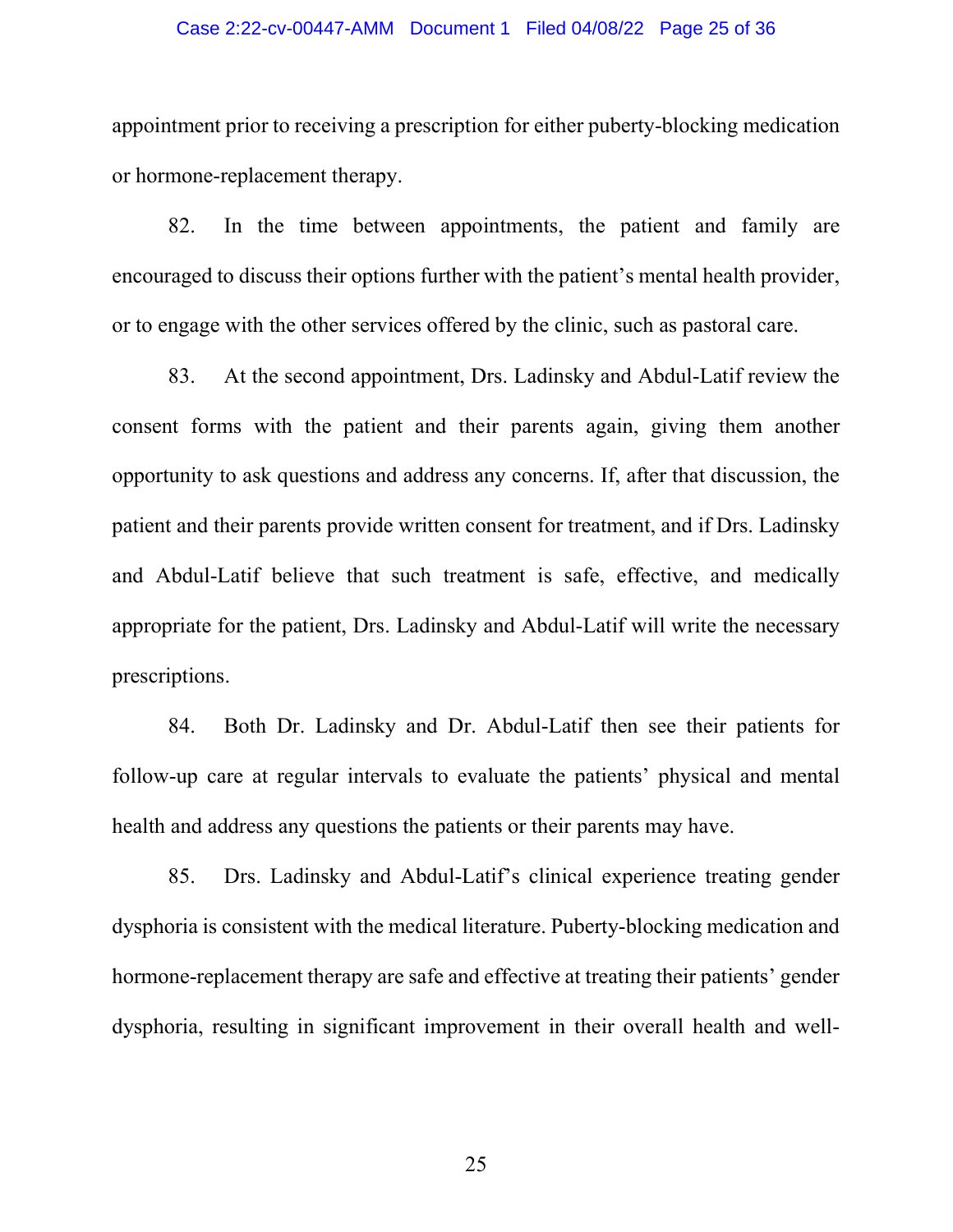#### Case 2:22-cv-00447-AMM Document 1 Filed 04/08/22 Page 26 of 36

being and preventing the decompensation seen in transgender minors who are unable to access needed medical treatment.

86. If the Act goes into effect, thereby denying transgender minors access to this essential treatment, Drs. Ladinsky and Abdul-Latif's patients will experience severe psychological distress and irreversible physical changes to their bodies that will result in long-lasting damage to their health.

87. Unwilling to violate their professional and ethical duties to their patients, Drs. Ladinsky and Abdul-Latif cannot comply with the Act. As a result of the Act, both Drs. Ladinsky and Abdul-Latif will face the ever-present threat of criminal prosecution and criminal penalties if they continue to provide medically necessary and appropriate treatments for gender dysphoria to their minor transgender patients, consistent with the applicable standard of care.

## CLAIMS FOR RELIEF

## COUNT I

Preemption Healthcare Provider Plaintiffs and Transgender Plaintiffs Against Defendants in Their Official Capacities 42 U.S.C. § 18116

88. Plaintiffs incorporate paragraphs 1 through 87 of the Complaint as if set forth fully herein.

89. Healthcare Provider Plaintiffs and Transgender Plaintiffs bring this Count against all Defendants.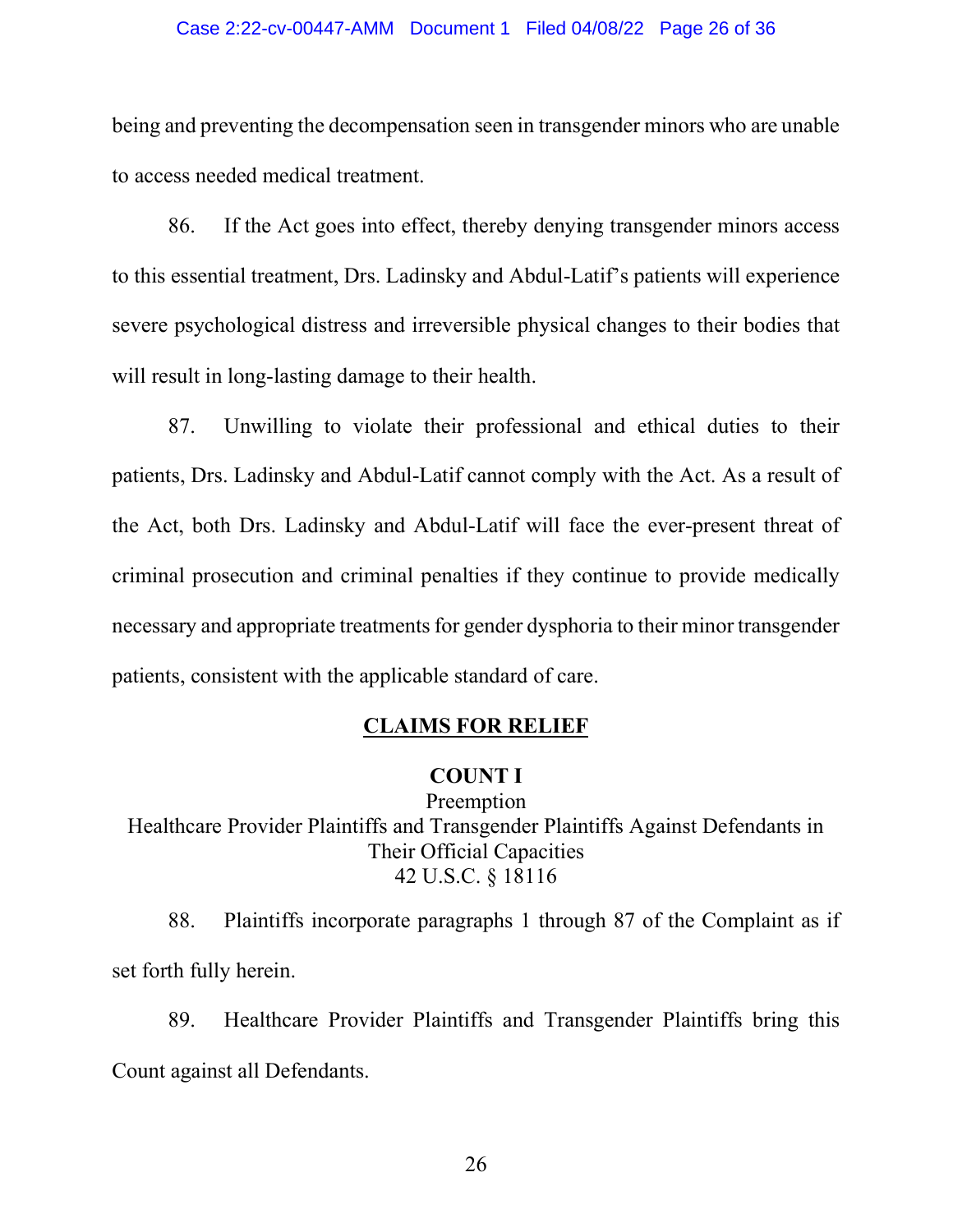#### Case 2:22-cv-00447-AMM Document 1 Filed 04/08/22 Page 27 of 36

90. Under Section 1557 of the Affordable Care Act, "an individual shall not . . . be excluded from participation in, be denied the benefits of, or be subjected to discrimination under, any health program or activity, any part of which is receiving Federal financial assistance, including credits, subsidies, or contracts of insurance, or under any program or activity that is administered by an Executive Agency or any entity established under this title (or amendments)" on the basis of sex. 42 U.S.C. § 18116.

91. The prohibition on sex discrimination in Section 1557 of the Affordable Care Act protects transgender individuals from discrimination by healthcare providers, including physicians and hospitals.

92. The Transgender Plaintiffs obtain their medical care from providers who are recipients of federal financial assistance and therefore subject to the nondiscrimination requirements of Section 1557 of the Affordable Care Act.

93. The Act subjects the Transgender Plaintiffs to unlawful sex discrimination by preventing them from obtaining medically necessary care related to their transgender status and by requiring their healthcare providers to discriminate against them because they are transgender. As such, the Act conflicts with the nondiscrimination requirements of Section 1557. It also conflicts with and undermines the purposes and goals of Section 1557.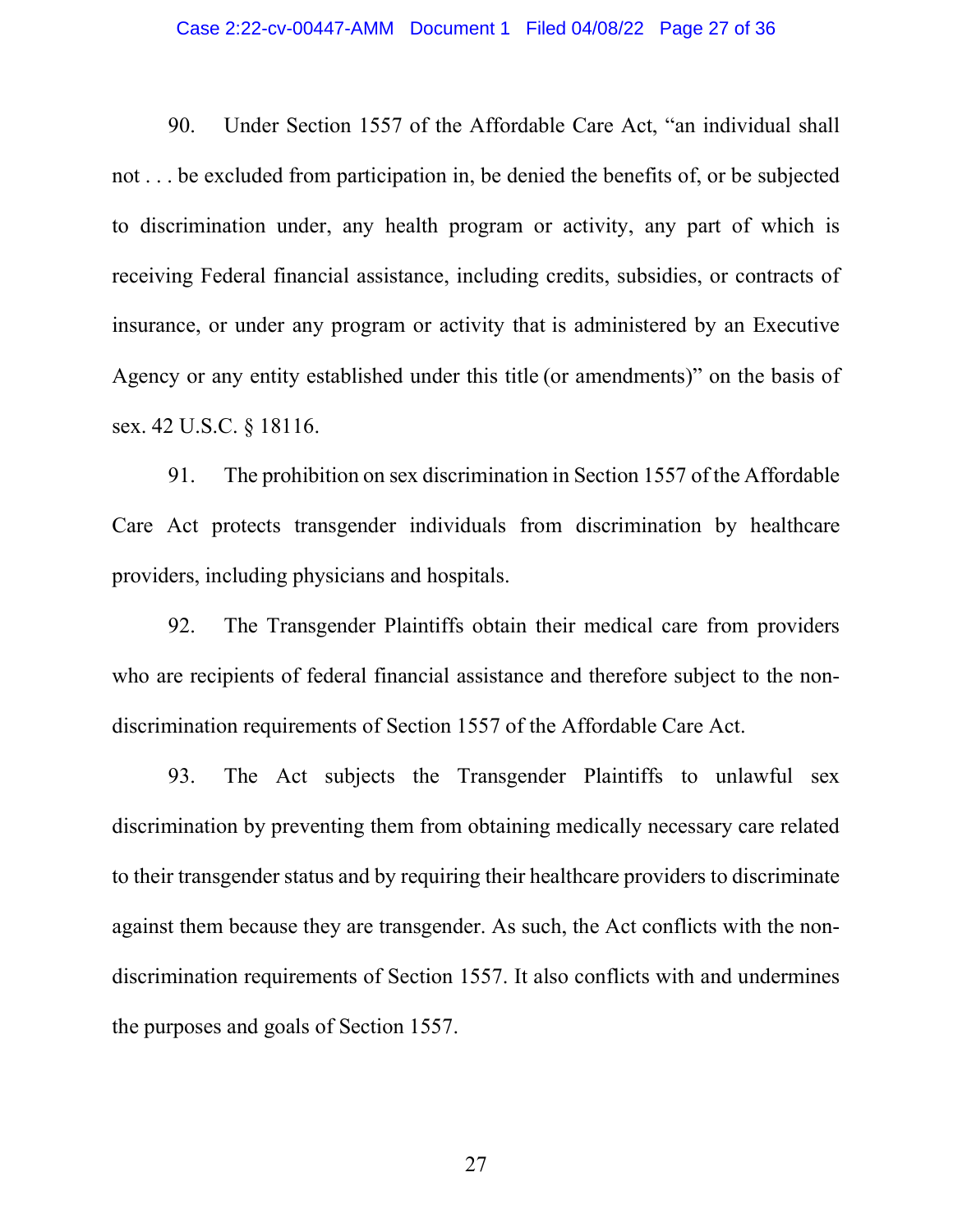#### Case 2:22-cv-00447-AMM Document 1 Filed 04/08/22 Page 28 of 36

94. In addition, as providers for transgender beneficiaries of Alabama Medicaid, the Healthcare Provider Plaintiffs are recipients of federal financial assistance and therefore subject to the non-discrimination requirements of Section 1557 of the Affordable Care Act.

95. It is impossible for the Healthcare Plaintiffs to continue to comply with their obligations under Section 1557 and also comply with the restrictions imposed by the Act. On the one hand, refusing to comply with the Act would bring them into compliance with Section 1557, but subject them to criminal penalties under the Act. On the other hand, complying with the Act would subject the Healthcare Plaintiffs to civil liability for discrimination under Section 1557.

96. The Act stands as an obstacle to the accomplishment and execution of the full purposes and objectives of Congress, including the objective of preventing discrimination in the provision of healthcare based on sex.

97. The Healthcare Plaintiffs have no adequate remedy at law to redress the wrongs alleged herein, which are of a continuing nature and will cause them irreparable harm.

98. Accordingly, the Healthcare Plaintiffs are entitled to declaratory and injunctive relief.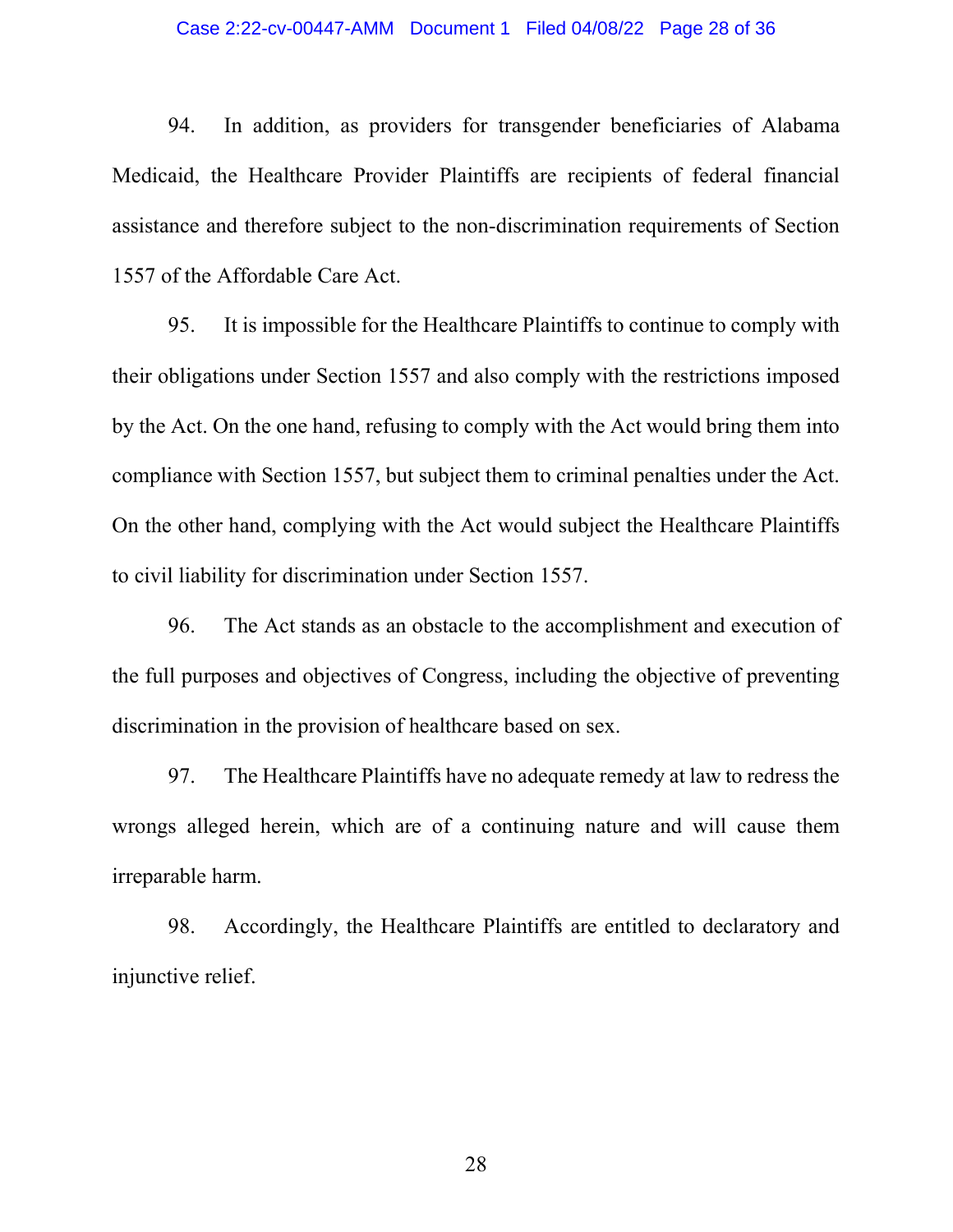## COUNT II

# Deprivation of Equal Protection Transgender Plaintiffs Against Defendants in Their Official Capacities Healthcare Provider Plaintiffs Against Defendants in Their Official Capacities U.S. Const. Amend. XIV

99. Plaintiffs incorporate paragraphs 1 through 87 of the Complaint as if set forth fully herein.

100. Transgender Plaintiffs bring this Count against all Defendants. Healthcare Provider Plaintiffs bring this Count against Defendants Kay Ivey, Steve Marshall, and Danny Carr.

101. The Equal Protection Clause of the Fourteenth Amendment, enforceable pursuant to 42 U.S.C. § 1983, provides that no state shall "deny to any person within its jurisdiction the equal protection of the laws." U.S. Const. Amend. XIV, § 1.

102. The Act singles out transgender minors and prohibits them from obtaining medically necessary treatment based on their sex and transgender status.

103. The Act also treats transgender minors differently and less favorably than non-transgender minors by allowing minors who are not transgender to obtain the same medical treatments that are prohibited when medically necessary for transgender minors.

104. Under the Equal Protection Clause, government classifications based on sex are subject to heightened scrutiny and are presumptively unconstitutional.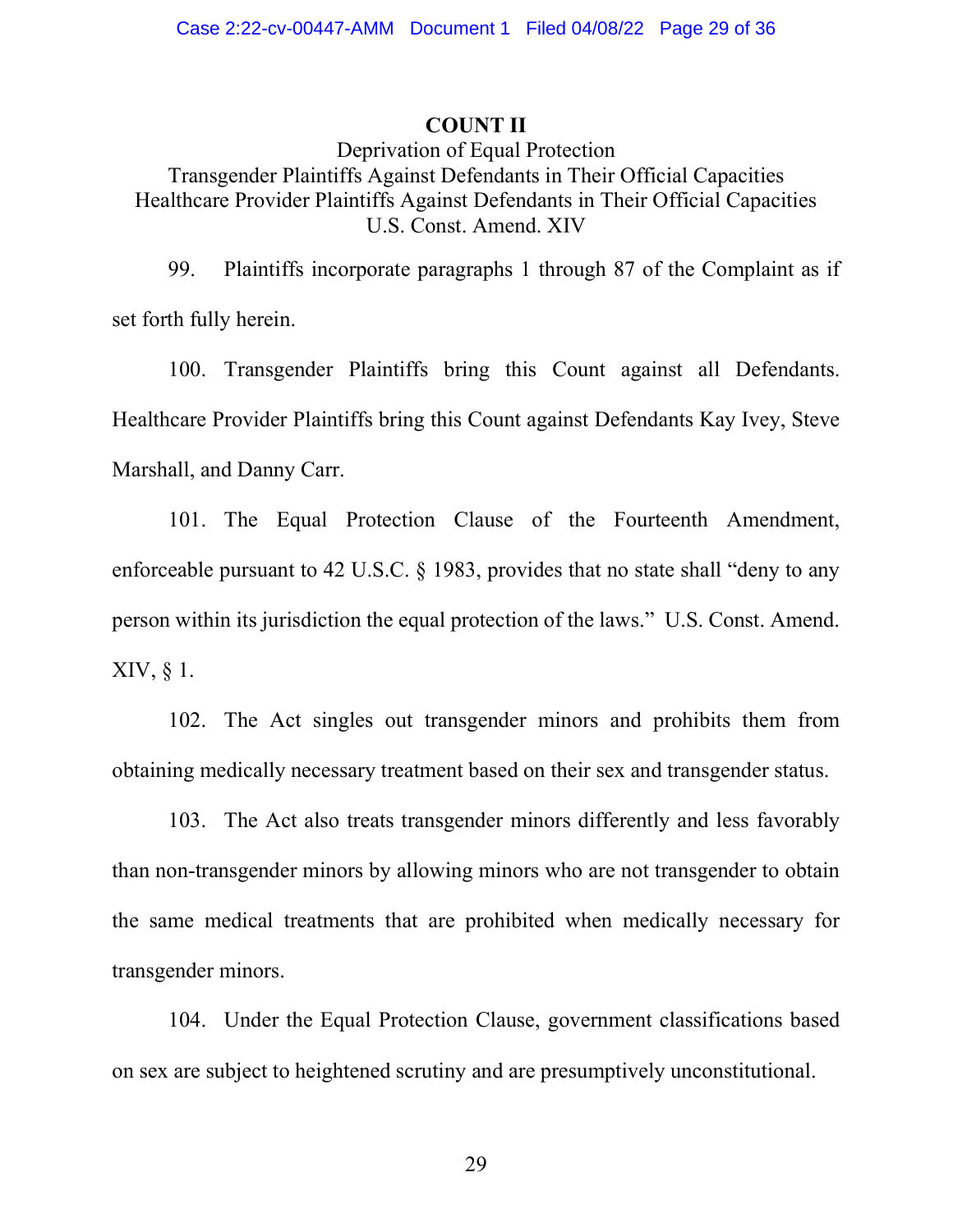### Case 2:22-cv-00447-AMM Document 1 Filed 04/08/22 Page 30 of 36

105. Transgender-based government classifications are subject, at a minimum, to heightened scrutiny because they are also sex-based classifications.

106. Because transgender people have obvious, immutable, and distinguishing characteristics, including having a gender identity that is different than their birth sex, they comprise a discrete group. This defining characteristic bears no relation to a transgender person's ability to contribute to society. Nevertheless, transgender people have faced historical discrimination and have been unable to secure equality through the political process.

107. As such, transgender classifications are subject to strict scrutiny.

108. The Act does nothing to protect the health or well-being of minors, or anyone else. To the contrary, the Act undermines the health and well-being of transgender minors by denying them essential medical care.

109. The Act is not narrowly tailored to further a compelling government interest and is not substantially related to any important governmental interest. Nor is it even rationally related to a governmental interest. Accordingly, the Act violates the Equal Protection Clause of the Fourteenth Amendment.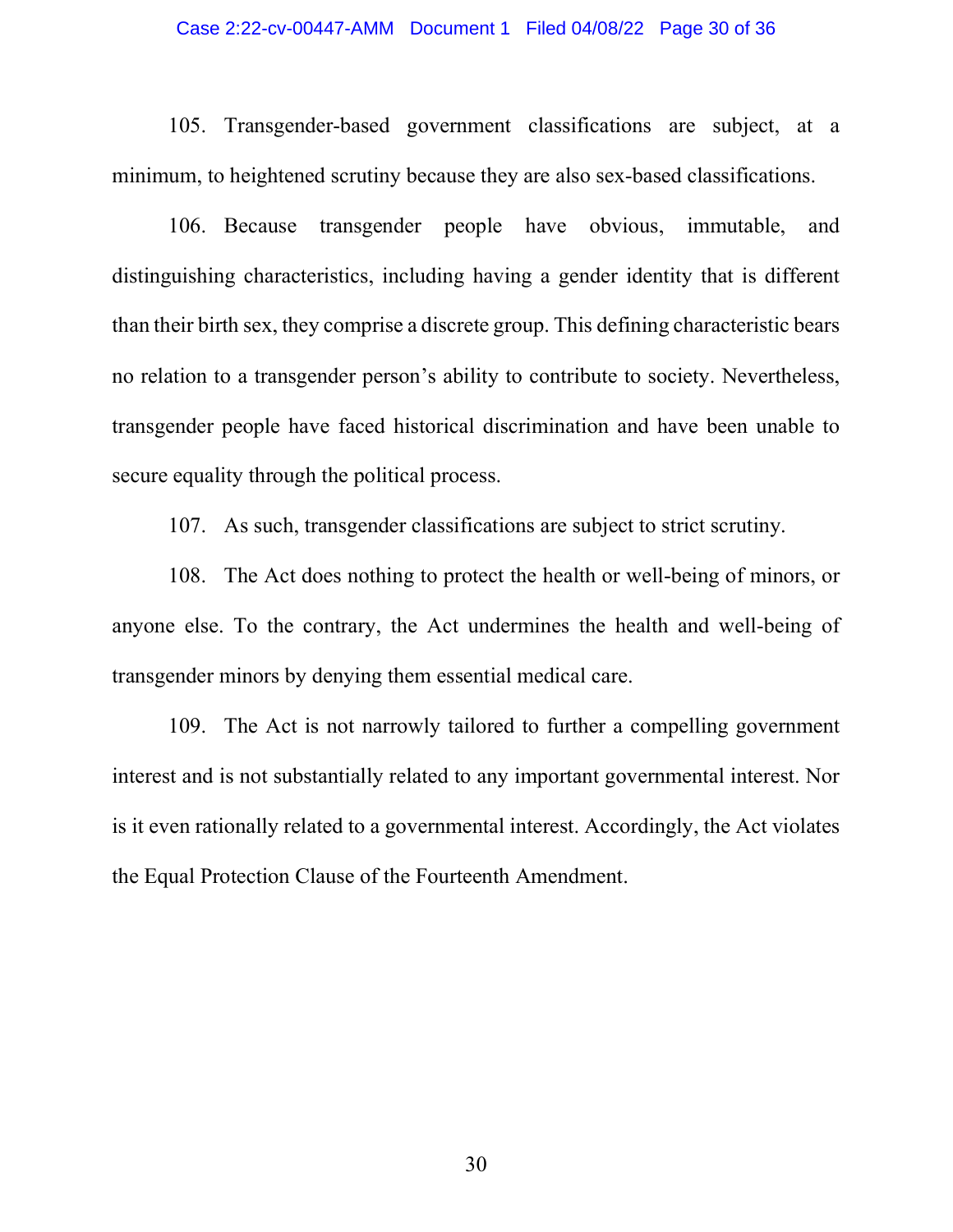## COUNT III

Deprivation of Substantive Due Process Parent Plaintiffs Against Defendants in Their Official Capacities Violation of Parent Plaintiffs' Right to Direct Their Children's Medically Necessary Care U.S. Const. Amend. XIV

110. Plaintiffs incorporate paragraphs 1 through 87 of the Complaint as if set forth fully herein.

111. The Parent Plaintiffs bring this Count against all Defendants.

112. The Fourteenth Amendment to the United States Constitution protects the rights of parents to make decisions "concerning the care, custody, and control of their children." Troxel v. Granville, 530 U.S. 57, 66, 120 S. Ct. 2054, 147 L.Ed.2d 49 (2000). That fundamental right includes the liberty to make medical decisions for their minor children, including the right to obtain medical treatments that are recognized to be safe, effective, and medically necessary to protect their children's health and well-being.

113. The Act violates this fundamental right by preventing the Parent Plaintiffs from obtaining medically necessary care for their minor children.

114. By intruding upon parents' fundamental right to direct the upbringing of their children, the Act is subject to strict scrutiny.

115. Defendants have no compelling justification for preventing parents from ensuring their children can receive essential medical care. The Act does not advance any legitimate interest, much less a compelling one.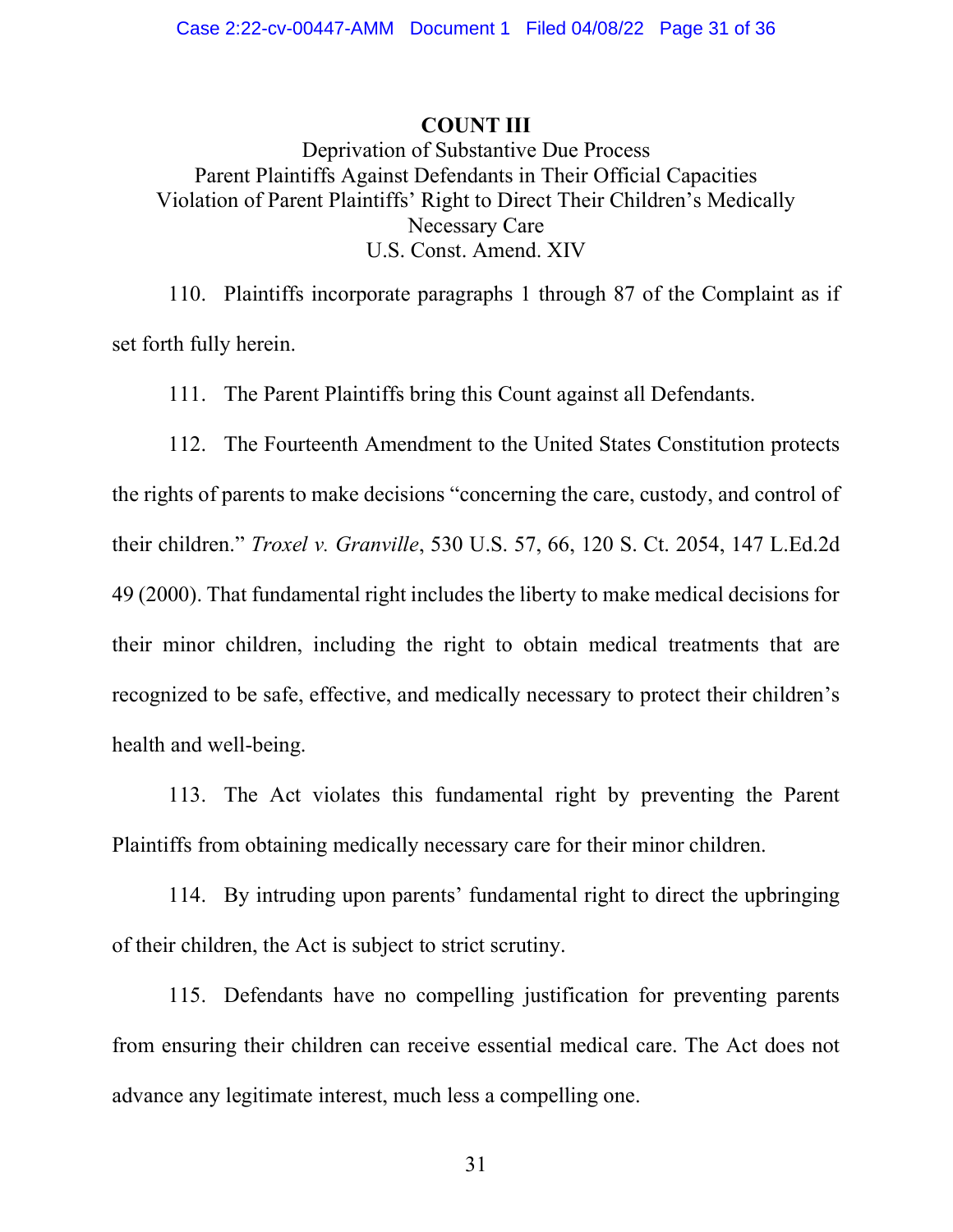## COUNT IV

# Deprivation of Procedural Due Process All Plaintiffs Against Defendants in Their Official Capacities Void for Vagueness U.S. Const. Amend. V and XIV

116. Plaintiffs incorporate paragraphs 1 through 87 of the Complaint as if set forth fully herein.

117. All Plaintiffs bring this Count against all Defendants.

118. Under the Due Process Clause, a criminal statue is void for vagueness if it either (1) fails "to provide the kind of notice that will enable ordinary people to understand what conduct it prohibits" or (2) authorizes or encourages "arbitrary and discriminatory enforcement." City of Chicago v. Morales, 527 U.S. 41, 56 (1999).

119. Subsection 4(a) of the Act states, in relevant part, that "no person shall … cause any of the following practices to be performed upon a minor …."

120. As written, the Act does not provide sufficient definiteness to ordinary people, including Plaintiffs, of what actions constitute "caus[ing]" any of the proscribed activities upon a minor.

121. The lack of definiteness in the Act encourages arbitrary and discriminatory enforcement against anyone who is aware of, refers, discusses, talks about, recommends, or gives an opinion on a transgender person's healthcare.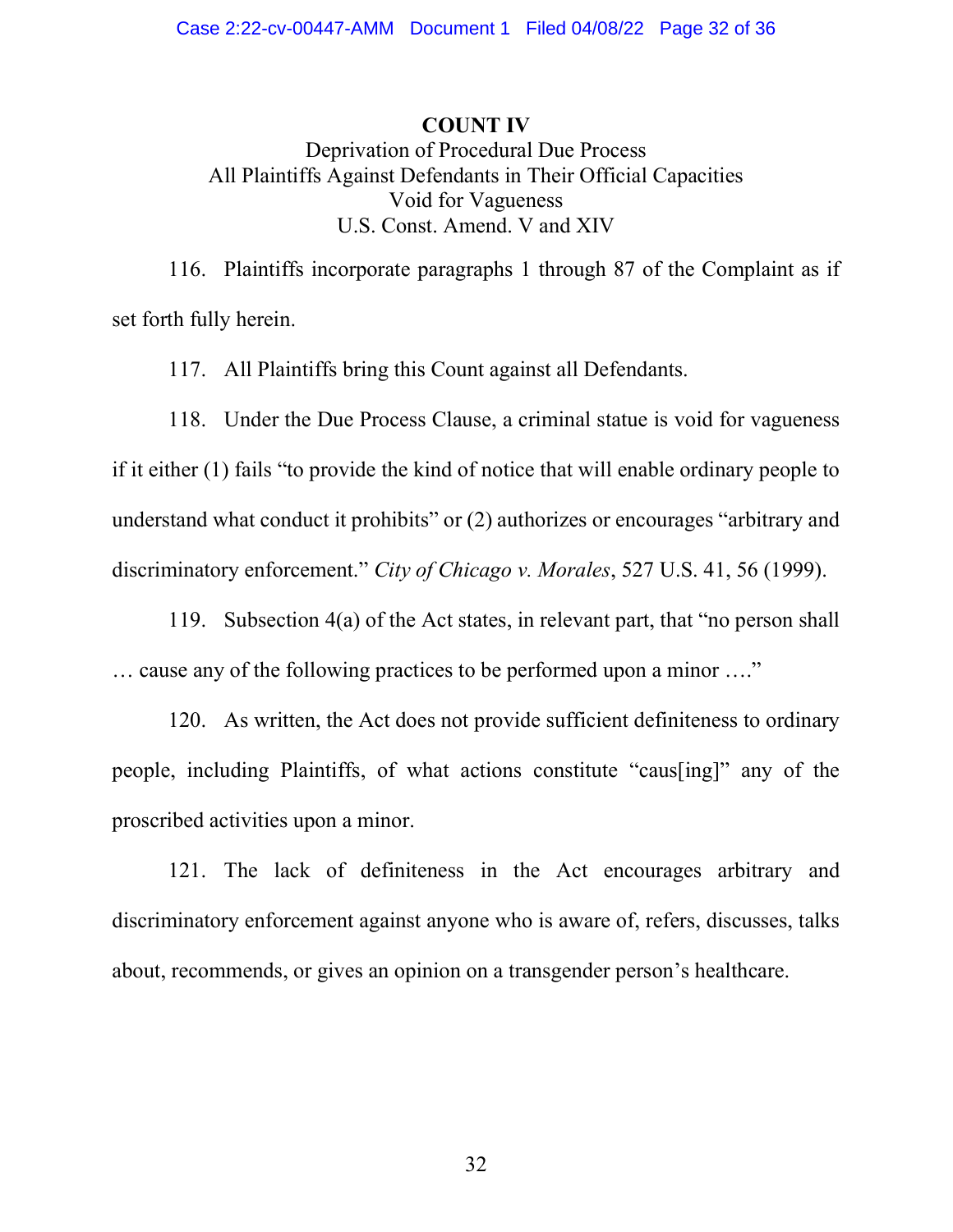## RELIEF REQUESTED

WHEREFORE, Plaintiffs request that this Court:

- (1) issue a judgment, pursuant to 28 U.S.C. §§ 2201-2202, declaring that the Act violates federal law for the reasons and on the Counts set forth above;
- (2) permanently enjoin Defendants and their officers, employees, servants, agents, appointees, or successors from enforcing the Act;
- (3) declare that the Act violates the Fifth and Fourteenth Amendments to the United States Constitution;
- (4) award Plaintiffs their costs and attorneys' fees pursuant to 42 U.S.C. § 1988 and other applicable laws; and
- (5) grant such other relief as the Court finds just and proper.

Respectfully submitted this  $8<sup>th</sup>$  day of April, 2022.

/s/ Melody H. Eagan Melody H. Eagan (ASB-9780-D38M) Jeffrey P. Doss (ASB-4212-R62D) Amie A. Vague (ASB-4113-Q46I) LIGHTFOOT, FRANKLIN & WHITE LLC The Clark Building 400 20th Street North Birmingham, AL 35203 205.581.0700 meagan@lightfootlaw.com jdoss@lightfootlaw.com avague@lightfootlaw.com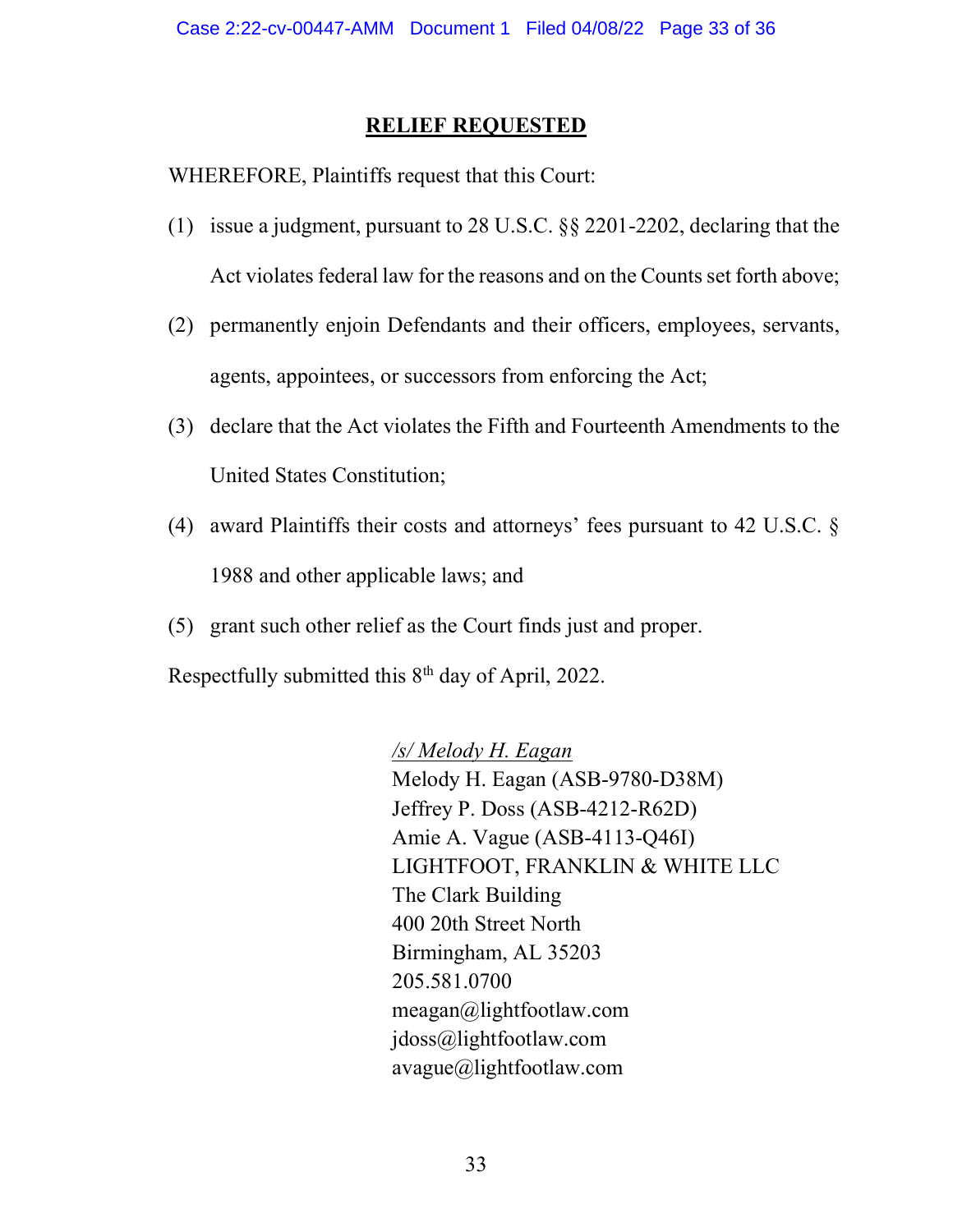J. Andrew Pratt (pro hac vice forthcoming) Misty L. Peterson (*pro hac vice* forthcoming) Adam Reinke (pro hac vice forthcoming) Gilbert Oladeinbo (*pro hac vice* forthcoming) KING & SPALDING LLP 1180 Peachtree Street Northeast, Suite 1600 Atlanta, GA 30309 404.572.4600 apratt@kslaw.com mpeterson@kslaw.com areinke@kslaw.com goladeinbo@kslaw.com

Brent P. Ray (pro hac vice forthcoming) Abigail J.M. Hoverman (pro hac vice forthcoming) KING & SPALDING LLP 110 North Wacker Drive, Suite 3800 Chicago, IL 60606 312.995.6333 bray@kslaw.com ahoverman@kslaw.com

Michael B. Shortnacy (*pro hac vice* forthcoming) KING & SPALDING LLP 633 West Fifth Street, Suite 1600 Los Angeles, CA 90071 213.443.4355 mshortnacy@kslaw.com

 Asaf Orr (pro hac vice forthcoming) NATIONAL CENTER FOR LESBIAN RIGHTS 870 Market Street, Suite 370 San Francisco, CA 94102 415.392.6257 aorr@nclrights.org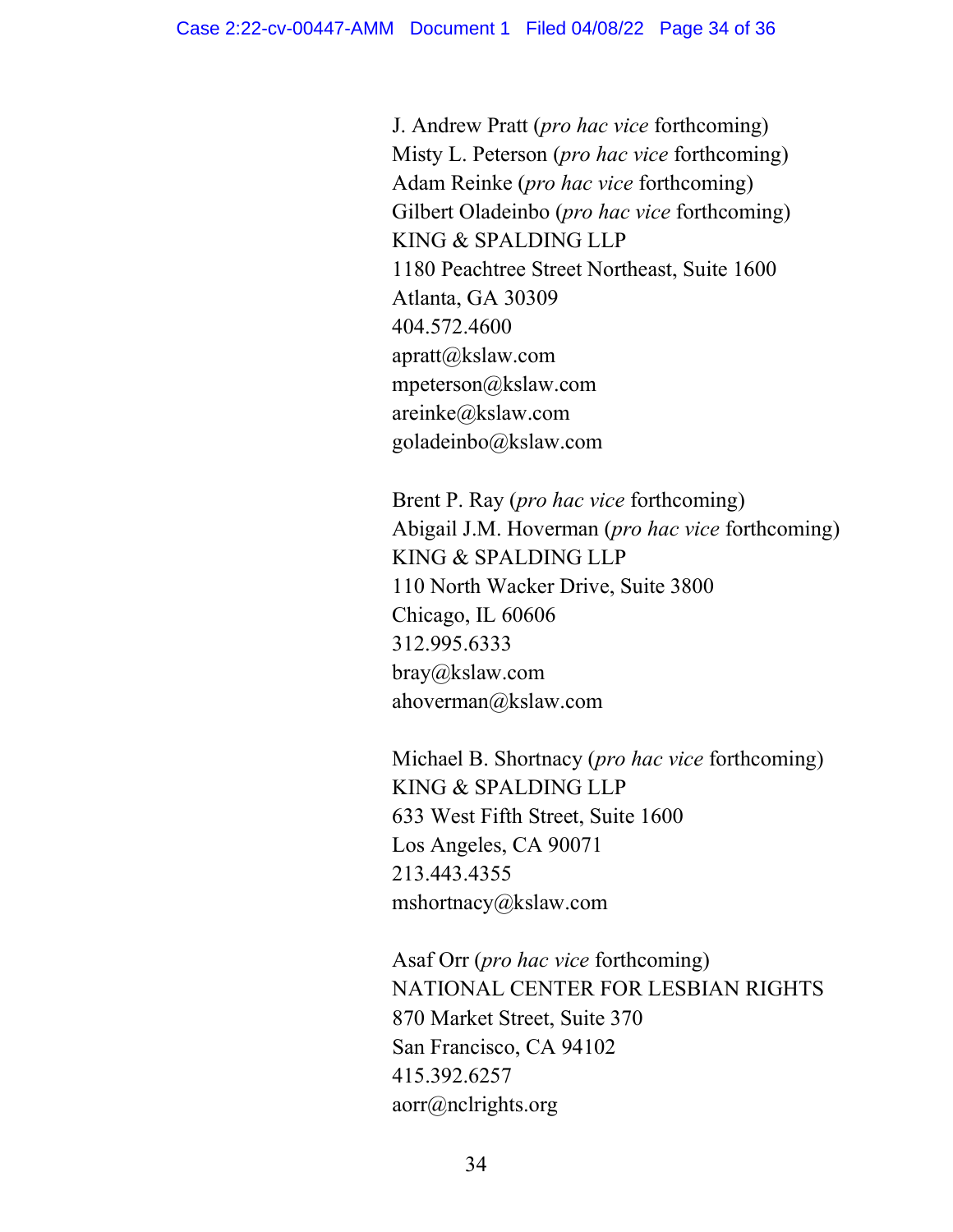Jennifer L. Levi (pro hac vice forthcoming) GLBTQ LEGAL ADVOCATES & DEFENDERS 18 Tremont, Suite 950 Boston, MA 02108 617.426.1350 jlevi@glad.org

Scott D. McCoy (*pro hac vice* forthcoming) SOUTHERN POVERTY LAW CENTER P.O. Box 12463 Miami, FL 33101 (334) 224-4309 scott.mccoy@splcenter.org

Diego A. Soto (admission forthcoming) SOUTHERN POVERTY LAW CENTER 400 Washington Avenue Montgomery, AL 36104 334.604.1414 diego.soto@splcenter.org

Jessica Stone (pro hac vice forthcoming) SOUTHERN POVERTY LAW CENTER P.O. Box 1287 Decatur, GA 30031 404.221.5837 jessica.stone@splcenter.org

Sarah Warbelow (pro hac vice forthcoming) Cynthia Weaver (pro hac vice forthcoming) HUMAN RIGHTS CAMPAIGN FOUNDATION 1640 Rhode Island Ave., NW Washington, DC 20036